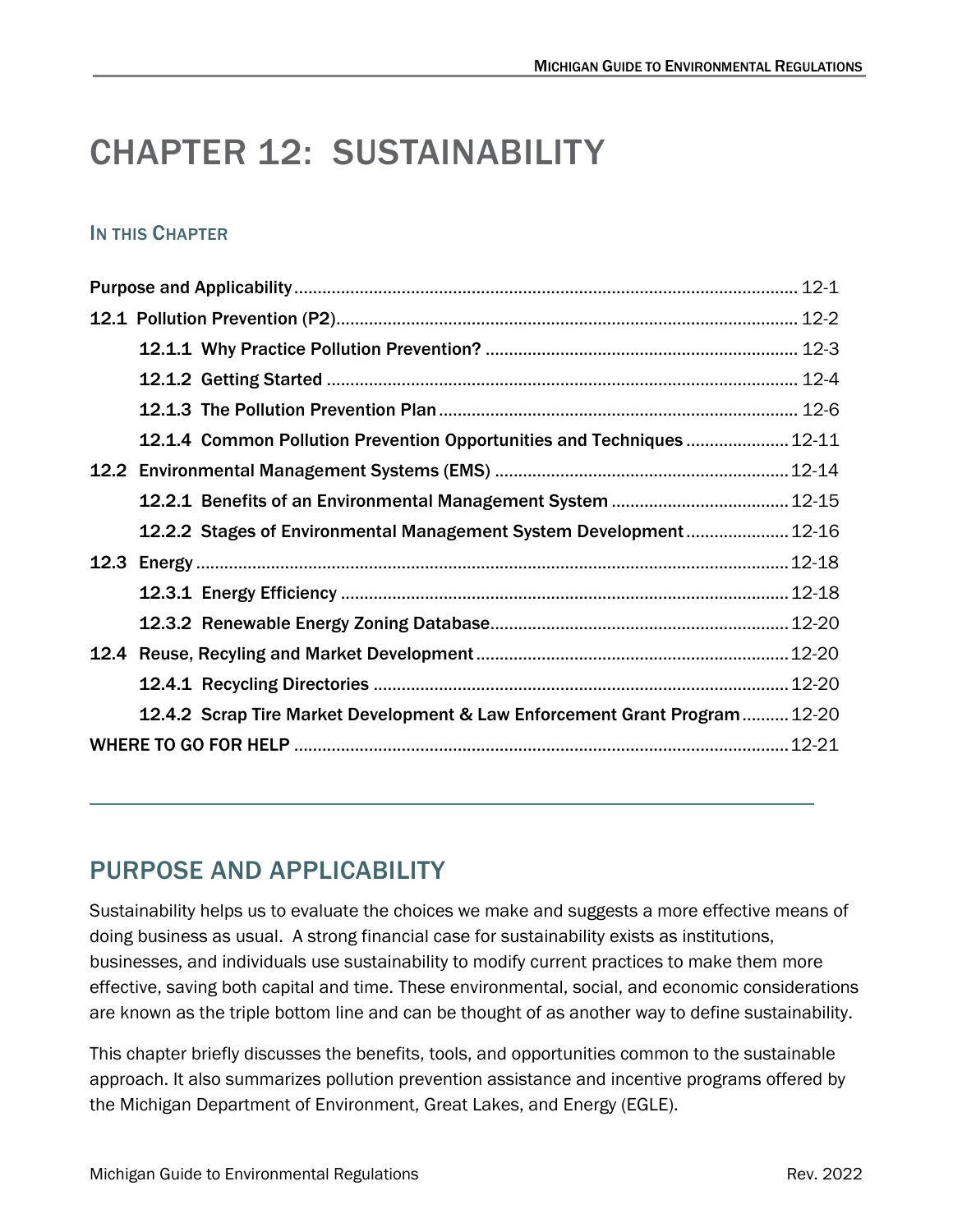## <span id="page-1-0"></span>12.1 POLLUTION PREVENTION (P2)

Pollution prevention is a scientific, continuous improvement approach that often results in cost reduction, risk avoidance, and enhanced competitive advantage. Perhaps more importantly, protecting Michigan's environment through pollution prevention (P2) is a key element in preserving Michigan's natural resources for future generations. Businesses have been instrumental in protecting the environment for decades.



The state of Michigan's P2 programs are administered by EGLE, in accordance with the Natural Resources and Environmental Protection Act, 1994 PA 451, as amended. This legislation entrusts EGLE with the responsibility of:

- Educating and serving as a catalyst for change within the business community to bring about reductions in the generation of environmental wastes.
- Providing technical and financial assistance to small businesses and institutions to facilitate P2.

EGLE's P2 programs are a conduit for non-regulatory assistance to businesses, institutions, and local communities to improve the environment and protect workers and citizens from exposure to harmful substances. This is accomplished through advancing voluntary, multi-media, environmental, social, and economic improvement using scientific, collaborative solutions to achieve a healthy and sustainable environment.



#### WASTE MATERIALS MANAGEMENT HIERARCHY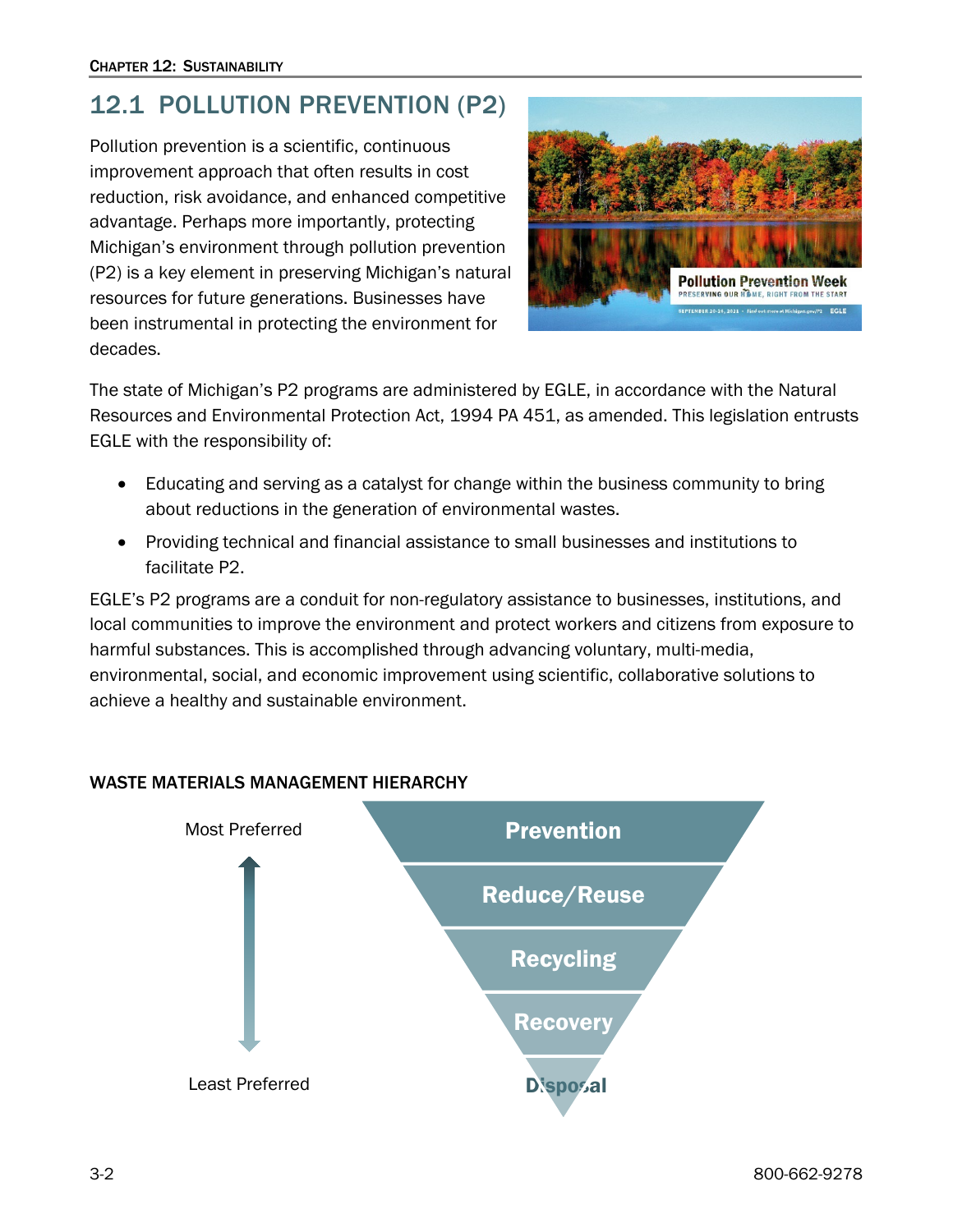#### Common examples of P2 include:

- Replacing hazardous organic solvents with non-toxic aqueous cleaners.
- Replacing old process equipment with new equipment that uses fewer raw materials.
- Modifying manufacturing and industrial processes to eliminate the need for hazardous substances.
- Choosing alternative fuel sources that lower nitrogen oxide (NOx) emissions.
- Conserving and reusing process water.
- Installing green infrastructure.
- Purchasing mercury-free switches, relays, lamps, or other equipment.
- Using modified packaging that creates less waste.
- Deconstructing a building and reusing certain materials rather than demolition and landfilling.
- Recycling metals, solvents, oils, cardboard, wood pallets, office paper, organics, and other recyclable materials.
- Purchasing products manufactured of post-consumer recycled materials.
- Purchasing products containing less toxic, bio-based substances that result in less hazardous waste being generated.
- Purchasing products that are built for disassembly and material recovery.
- Conducting energy audits and practicing conservation.
- Using certified green products such as cleaners, glues, paints, etc. that contain fewer toxic materials and reduce employee exposure, asthma reactions, and odor complaints.
- Replacing standard motors, pumps, and lighting with high efficiency units.
- Stopping leaks, drips, and spills; and instituting preventive maintenance practices.
- Developing emergency response plans and procedures.

### <span id="page-2-0"></span>12.1.1 WHY PRACTICE POLLUTION PREVENTION?

Pollution prevention is a scientific, continuous improvement approach that often results in cost reduction, risk avoidance, and enhanced competitive advantage. P2 not only helps to meet environmental goals, but also reduces waste, improves efficiencies, saves money, reduces potential liabilities, and mitigates hazardous exposures. Unlike costly pollution control measures, pollution prevention offers important economic, regulatory, environmental, and social benefits that may often result in a more competitive business.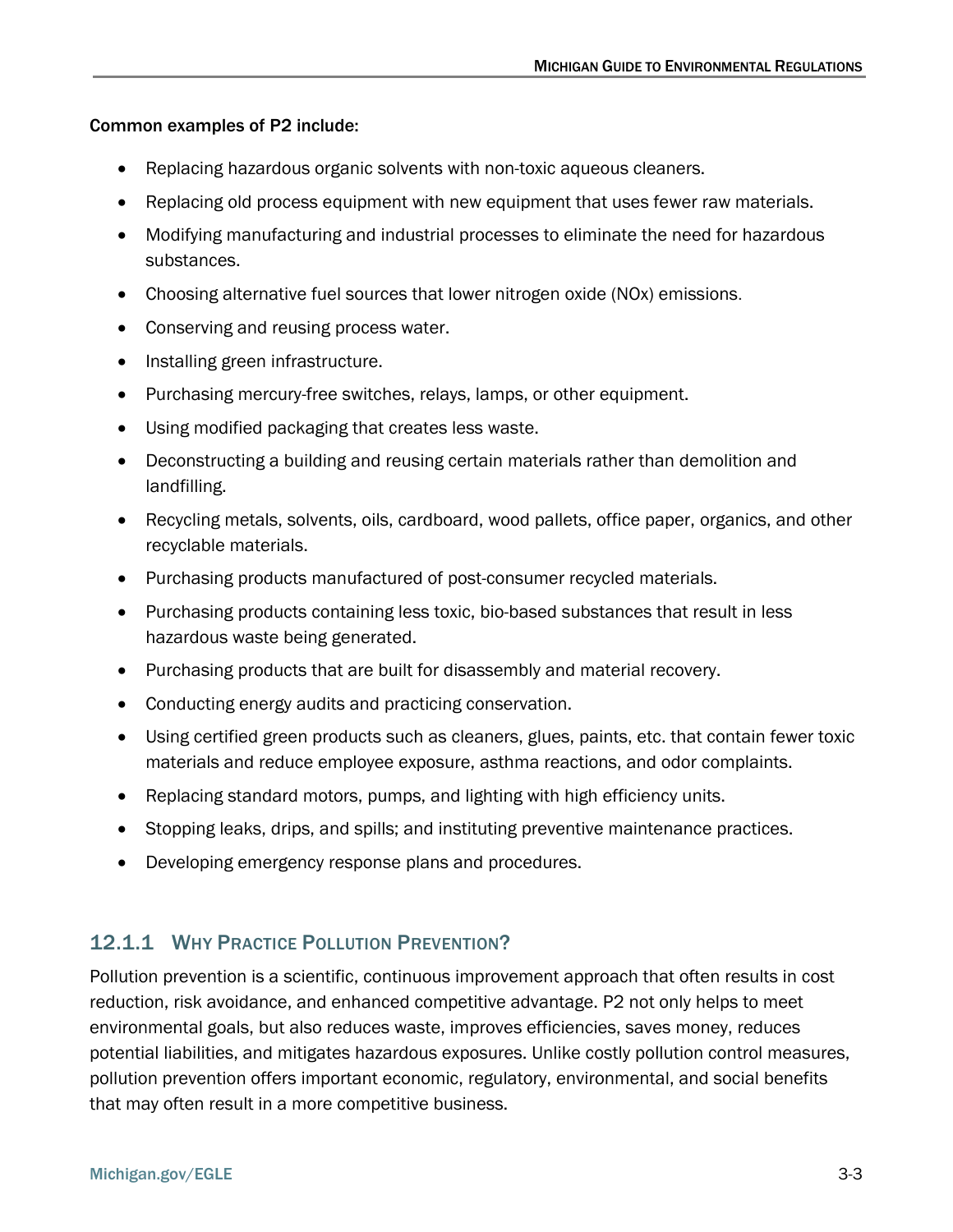A facility with an effective P2 program will often:

- Reduce waste treatment, transport, and disposal costs.
- Reduce costs for energy, water, and raw materials.
- Eliminate or minimize compliance issues and associated costs.
- Reduce future liabilities through improved quality of work, environment, and employee health and safety.
- Avoid costs of accidents and spills.
- Improve production times.
- Enhance its public image and community relations.

In addition, instituting green practices and showcasing a strong environmental ethic provides a competitive edge and may open up new markets for your products to others that are concerned about environmental and health impacts.

### <span id="page-3-0"></span>12.1.2 GETTING STARTED

An excellent way to get started with any P2 effort is to draw upon the many resources available through EGLE's P2 assistance programs, projects, and initiatives. To help you develop an action plan or start a P2 program, the following is a brief description of EGLE assistance activities and incentive programs, including industry partnerships and collaborations.

- I. [Financial Assistance](https://www.michigan.gov/egle/regulatory-assistance/grants-and-financing): A number of EGLE financial assistance programs are available to encourage the adoption of pollution prevention within the state.
	- a. [Small Business Pollution Prevention Loan Program](https://www.michigan.gov/egle/Regulatory-Assistance/Grants-and-Financing/small-business-pollution-prevention-loans): Low-interest loans of up to \$400,000 are available to small businesses of 500 employees or fewer to finance projects that eliminate or minimize the generation of waste, result in environmentally sound reuse and recycling of wastes, or conserve energy or water within their organizations.
	- b. [Non-Point Source/Stormwater Grants:](https://www.michigan.gov/egle/regulatory-assistance/grants-and-financing/federal-clean-water-act-section-319) Nonpoint source pollution is pollution caused when rain, snowmelt, or wind carries pollutants off the land and into lakes, streams, wetlands, and other water bodies. EGLE's Nonpoint Source Program provides grants to local units of government and non-profit entities to reduce nonpoint source pollution statewide.
	- c. [Fuel Transformation Program:](https://www.michigan.gov/egle/about/organization/Materials-Management/fuel-transformation-program) EGLE's Fuel Transformation Program goals are to:
		- reduce nitrogen oxide (NOx) emissions and maximize air quality benefits statewide with an emphasis on priority areas (areas designated as non-attainment and maintenance areas for the National Ambient Air Quality Standards).
		- increase adoption of zero emission vehicles, alternate fuel vehicles and equipment.
		- reduce diesel emissions from school buses statewide.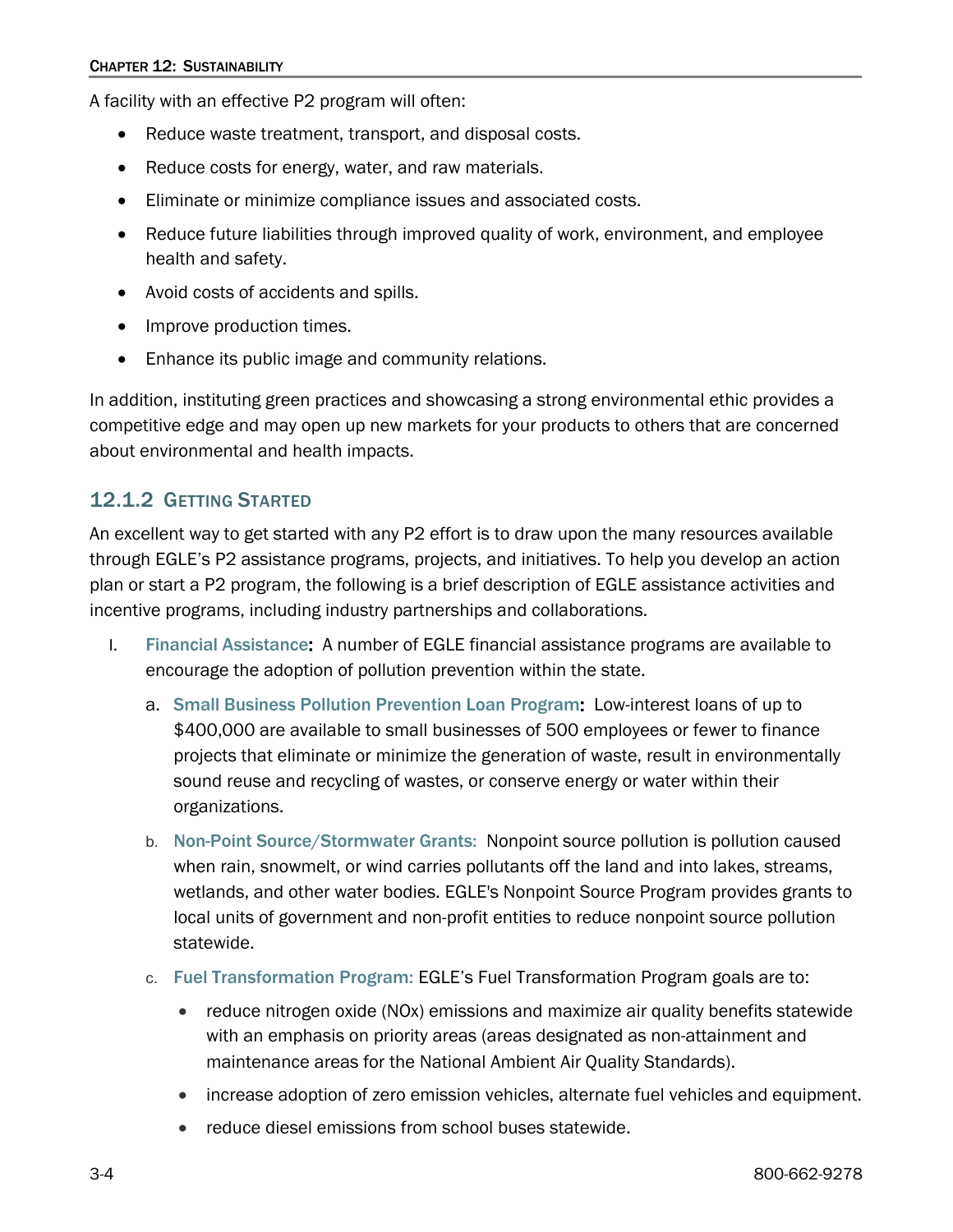Under the Fuel Transformation Program, P2 projects are solicited through a competitive application process and funded on a reimbursement basis after all required documentation has been successfully submitted and approved by EGLE. Examples of projects funded or expected to be funded under this program include those which involve upgrades from old diesel equipment to clean diesel equipment or propane for equipment like school busses, Class 4-8 local freight vehicles (eligible medium and large trucks and port drayage trucks), Class 4-8 shuttle and transit buses, freight switchers, Great Lakes ferries and tugboats, shore power, port cargo handling equipment and forklifts, and airport ground support.

- d. [Integrated Assessment Program:](https://www.michigan.gov/egle/about/organization/Materials-Management/integrated-assessment-program) EGLE provides free, confidential integrated assessments to help companies evaluate P2 and compliance opportunities. Recommendations from the assessment are currently eligible for grant funding through the USEPA State and Tribal Assistance Grant Program.
- e. [Electric Vehicle \(EV\) Funding Opportunities](https://www.michigan.gov/egle/about/organization/materials-management/energy/transportation/electric-vehicle-readiness): EGLE's EV Program aims to build infrastructure for direct current fast charging stations across Michigan to ensure the feasibility of long-distance trips for EV users in Michigan. To achieve this, EGLE provides funding for qualified EV charging equipment, site preparation, equipment installation, networking fees and signage. Any public or private organization located in Michigan, or those outside of Michigan that have demonstrated significant experience installing and maintaining electric vehicle charging stations and have a significant presence in Michigan, and are enrolled in a Utility EV program, are eligible to apply for this grant. The grant amount is the lesser of 33.3 percent of the total cost or a direct match of the amount paid for eligible EV charging equipment, up to \$70,000.
- f. [Clean Diesel Program](https://www.michigan.gov/egle/about/organization/Materials-Management/clean-diesel-initiative/clean-diesel-grants): EGLE provides matching grants to local units of government, schools, non-profits, port authorities, metropolitan planning organizations, private business and industry for endeavors that will:
	- reduce diesel engine particuate matter and nitrogen oxide emissions in Michigan
	- provide increased health benefits for populations in areas of the state where the air quality is affected by diesel engine emissions from nearby stationary or mobile emission sources

Visit [Michigan.gov/EGLEGrantsAndLoans](https://www.michigan.gov/egle/regulatory-assistance/grants-and-financing) for more information on financial assistance opportunities available through EGLE.

II. Training and Outreach: The easiest way to stay informed of EGLE's training and outreach is to subscribe for notifications on topics of interest through [Michigan.gov/EGLEConnect](https://www.michigan.gov/egle/outreach/connect). EGLE hosts numerous events that share information on pollution prevention, new technologies, current regulatory requirements, and compliance assistance resources. For the latest events and access to past event resources and recorded webinars, visit [Michigan.gov/EGLEEvents](http://www.michigan.gov/deq/0,1607,7-135-3308_3333---,00.html). EGLE also produces many guidance documents, fact sheets, and other publications to help advance P2 activities and assist with maintaining compliance. These publications can be found at [Michigan.gov/EGLEPublications](https://www.michigan.gov/egle/outreach/publications).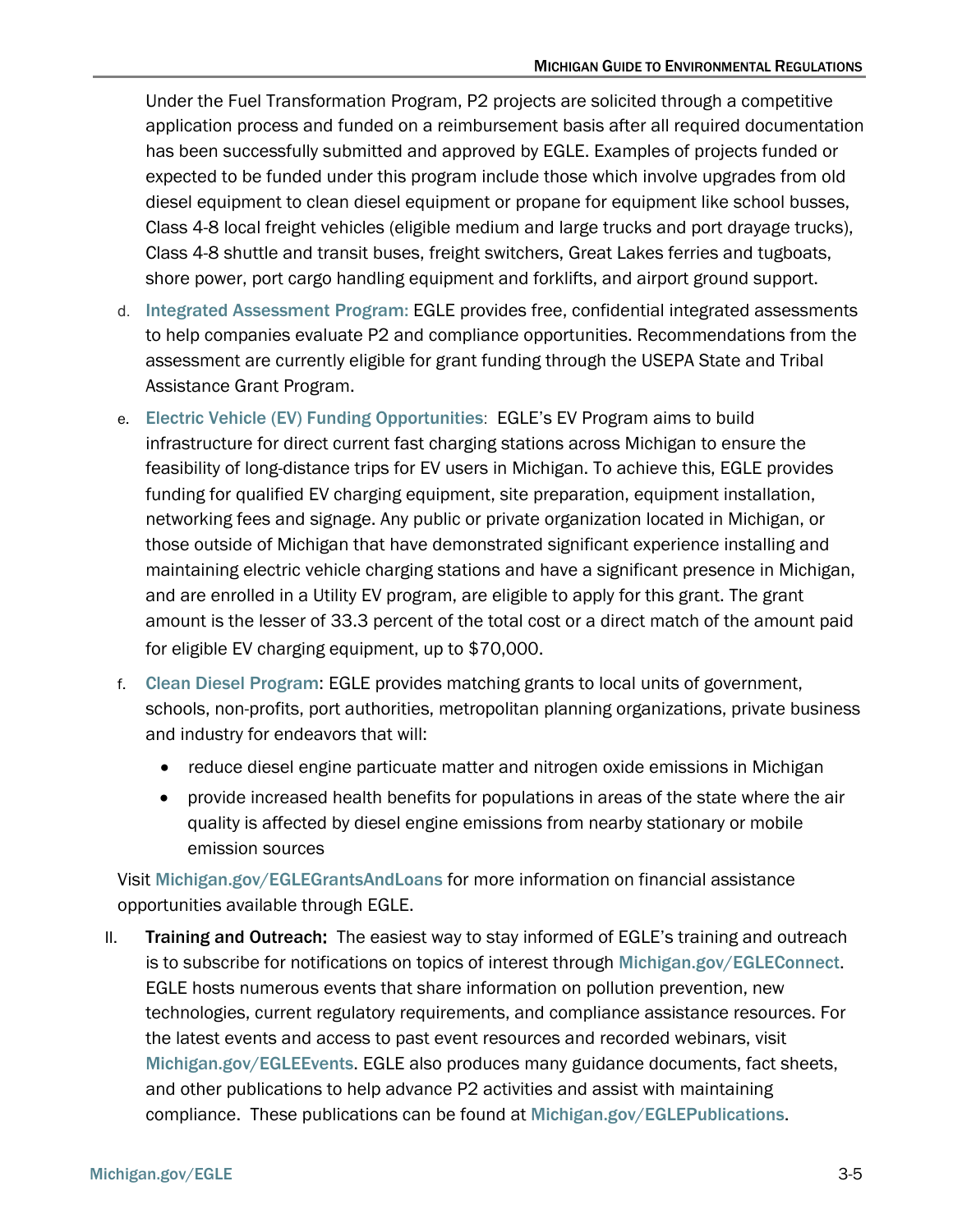- III. Technical Assistance: These programs focus on providing P2 information and technical assistance to companies, institutions, and communities.
	- a. [Integrated Assessment Program:](https://www.michigan.gov/egle/0,9429,7-135-70153_70155_70157-376055--,00.html) EGLE provides free, confidential Integrated Assessments to help companies evaluate pollution prevention opportunities.
	- b. [Recycling Assistance](http://www.michigan.gov/deq/0,4561,7-135-70153_69695---,00.html): Resources are available to assist companies in their recycling efforts at [Michigan.gov/EGLERecycling](https://www.michigan.gov/egle/public/learn/recycling) and [RecyclingRacoons.org](http://www.recyclingracoons.org/).
- IV. **P2 Programs:** By participating in any of the following P2 programs, a business can receive well-deserved public recognition, customized assistance, and other benefits for P2 and compliance efforts.
	- a. [Clean Corporate Citizen \(C3\) Program](https://www.michigan.gov/egle/about/organization/Materials-Management/c3): Regulated companies, municipalities, and institutions meeting certain environmental performance criteria can be designated as Clean Corporate Citizens. In return they receive positive public recognition and are entitled to certain regulatory benefits, such as streamlined air quality permit processing.



**CLEAN CORPORATE GITIZEN PROGRAM** 

- b. [Green Communities Challenge](https://migreencommunities.com/challenge/): This peer-to-peer network shares home-grown best practices to help Michigan communities overcome barriers on the path toward sustainability. Members can earn recognition for sustainability accomplishments and track progress by participating in the Challenge. Visit migreencommunities.com.
- c. [Michigan Business Pollution Prevention Partnership \(MBP3\)](https://www.michigan.gov/egle/about/organization/Materials-Management/mbp3): Open to all businesses, associations, organizations, and agencies, MBP3 is a voluntary P2 program designed to encourage businesses to initiate or expand their P2 practices. Participants receive public recognition for their efforts and involvement in a community of practice.



d. [Neighborhood Environmental Partners](https://www.michigan.gov/egle/about/organization/materials-management/pollution-prevention/neighborhood-environmental-partners-program): A recognition program intended to increase interaction between businesses and their neighbors, with the goal of enhancing the environment and the quality of life in the community.

### <span id="page-5-0"></span>12.1.3 THE POLLUTION PREVENTION PLAN

It has been shown that a systematic approach to planning, with measurable goals, results in effective pollution prevention. An effective P2 plan can reduce waste and costs. A good plan includes gaining full support of management, committing resources, and establishing policies that support reductions of waste, resources, water, and energy use within the company. Input from all levels of your business should be called upon to contribute P2 ideas, technical assistance, and decision-making. By following the steps outlined below, you can set the stage for a successful P2 program, which can help you achieve goals set for compliance, environmental management plans, and sustainability efforts.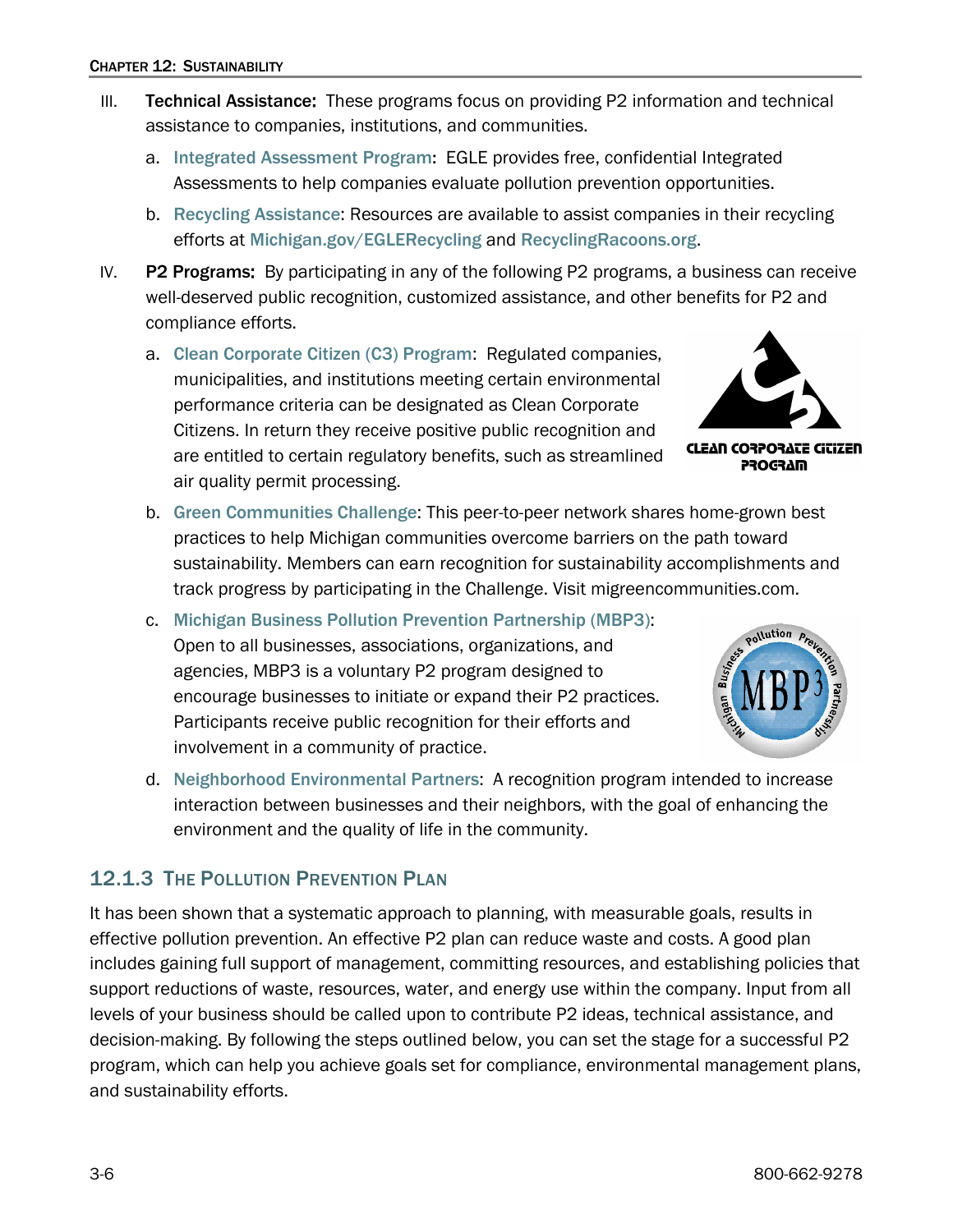#### 13 STEPS TO AN EFFECTIVE POLLUTION PREVENTION PLAN

- **STEP 1** Start with a commitment.
- **STEP 2** Establish a P2 team and P2 coordinator.
- **STEP 3** Establish reduction goals for wastes, toxics, climate change, water, and energy.
- **STEP 4** Establish priorities and procedures for conducting detailed assessments.
- **STEP 5** Designate an assessment team.
- **STEP 6** Conduct a facility-wide assessment.
- **STEP 7** Identify potential P2 opportunities.
- **STEP 8** Perform technical and economic analyses on the potential P2 opportunities.
- **STEP 9** Develop an implementation plan.
- **STEP 10** Implement the selected projects.
- **STEP 11** Evaluate project effectiveness annually and document results.
- **STEP 12** Celebrate positive results and learn from negative results.
- **STEP 13** Modify the plan as needed and select the next steps to be taken.

#### Start with a commitment. **STEP**

P2 programs are only as strong and effective as the company's internal commitment. Make the philosophy of pollution prevention a company priority. Put the company's commitment in writing to legitimize the program with employees and set the tone for P2 efficiencies as an everyday part of doing business. P2 should be incorporated into every aspect of the business, including mission and policy statements, budgeting, purchasing, design, and production. A senior staff member should lead the program and solicit employees' input in identifying areas where waste, toxics, water, and energy usage can be reduced. Engage employees from all parts of the organization in the program. 1

### **STEP** 2

#### Establish a pollution prevention team and coordinator.

Once your facility establishes a clear commitment to P2, gather interested, appointed, and affected individuals for a brainstorming session. This group of individuals should include a cross-section from all levels of staff, including management to front-line workers in the purchasing, financial, clerical, production, maintenance, and warehousing areas. Heading this team should be a Pollution Prevention Coordinator. This P2 champion is the one who coordinates the assessments, carries forward your team recommendations, and provides oversight to the implementation of projects. This person also acts as a point person for any questions, comments, or recommendations from other employees. Putting someone in charge helps ensure the program will move forward in a timely and effective manner.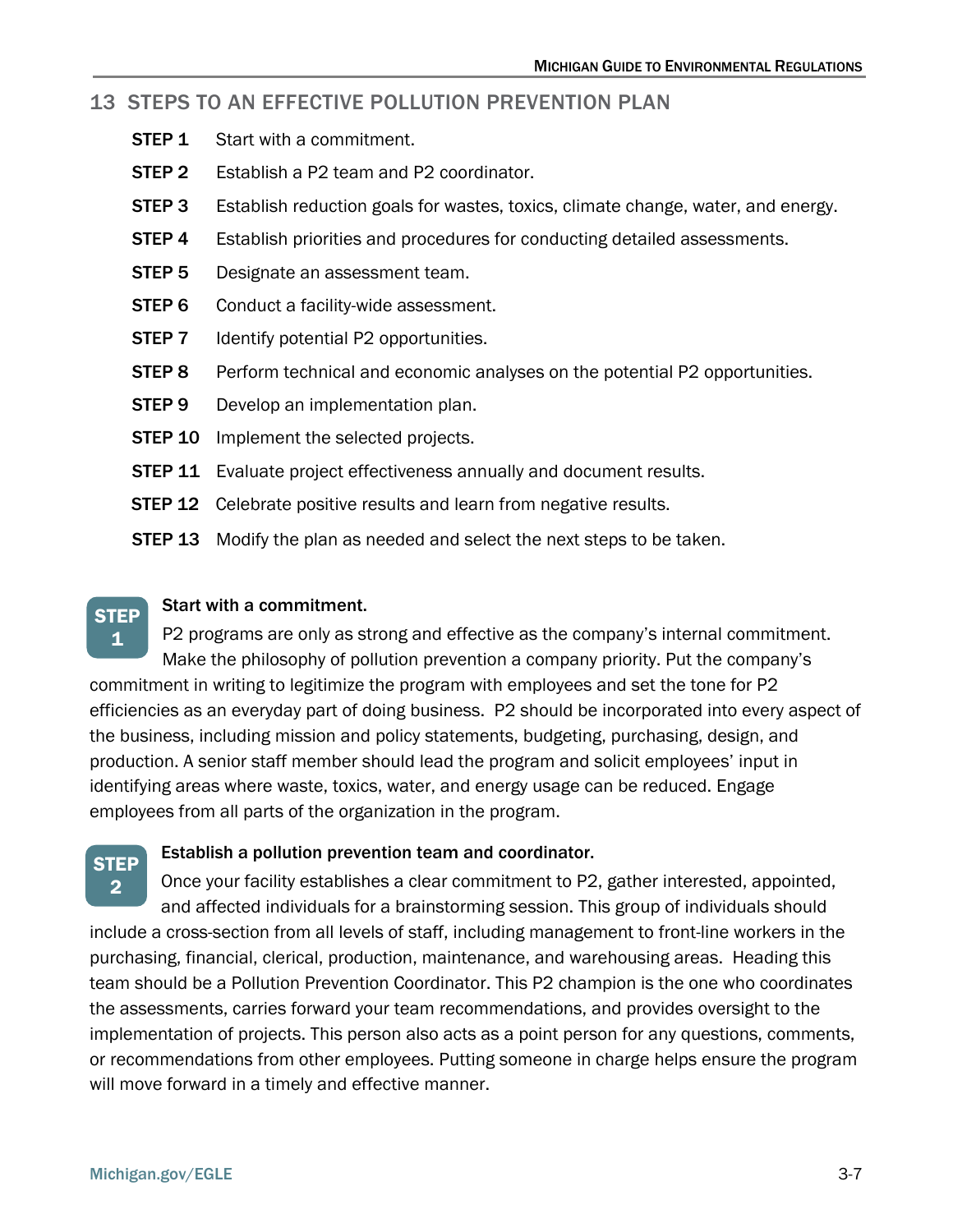Establish overall reduction goals for wastes, toxics, climate change, water, and energy.

The first goals need to be target goals such as achieving specific energy, toxics, water, or waste reductions by a set date. Then determine what steps the company needs to take **STEP** 

to achieve this goal. Purchasing changes are probably the easiest and most powerful means of reducing toxics that result in hazardous waste and employee exposures as well as reducing energy usage.



3

#### Establish priorities and procedures for conducting more detailed assessments.

Before conducting an assessment, you must determine what will be measured, how costs will be assessed, who should be involved, and how the assessment will proceed.

Identify potential obstacles and define the means for overcoming them. These obstacles will be less likely to impede the process if there is a mechanism for addressing them as they arise.



#### Designate a detailed assessment team(s).

Designate a team to perform detailed assessments (or an individual if staffing is tight).



#### Conduct the assessment.

An in-depth, comprehensive assessment is critical to a successful P2 plan. Experience has shown that only after a company realizes the true costs of its wastes will it have the

motivation needed for an ambitious P2 effort. Also, by assigning waste costs to specific department budgets, greater efforts to eliminate costs associated with waste are likely to occur. An in-depth waste assessment helps a business to identify:

- Sources, compositions, and the true costs of wastes.
- Potential P2 opportunities and the benefits of acting on these opportunities.
- Obstacles to implementing P2 opportunities.

For a very small business, an in-house waste assessment might consist of a visual inspection of what goes into the trash dumpster, followed by research into local opportunities for recycling cardboard, office paper, plastic packaging, and other easy-to-recycle materials. Businesses with more complex operations should perform a walking tour of the facility, observing the various points of waste generation and the conditions with the potential for causing accidents, health hazards, or environmental emissions. Discussions with operational staff can reveal additional useful information. Other sources of important information include records of waste disposal costs, environmental compliance documents, and raw materials purchase invoices. Identify the wastes that cost the most due to volume, disposal, or toxicity to help identify good P2 options.

Additionally, a business can request an [Integrated Assessment](https://www.michigan.gov/egle/about/organization/Materials-Management/integrated-assessment-program) that identifies P2 and compliance assistance opportunities within their facility.

For a free, confidential, integrated assessment, complete the [Pre-Assessment](https://www.surveymonkey.com/r/PX7CNY6)  [Survey](https://www.surveymonkey.com/r/PX7CNY6) at [Michigan.gov/P2IntegratedAssessment.](http://www.michigan.gov/P2IntegratedAssessment)

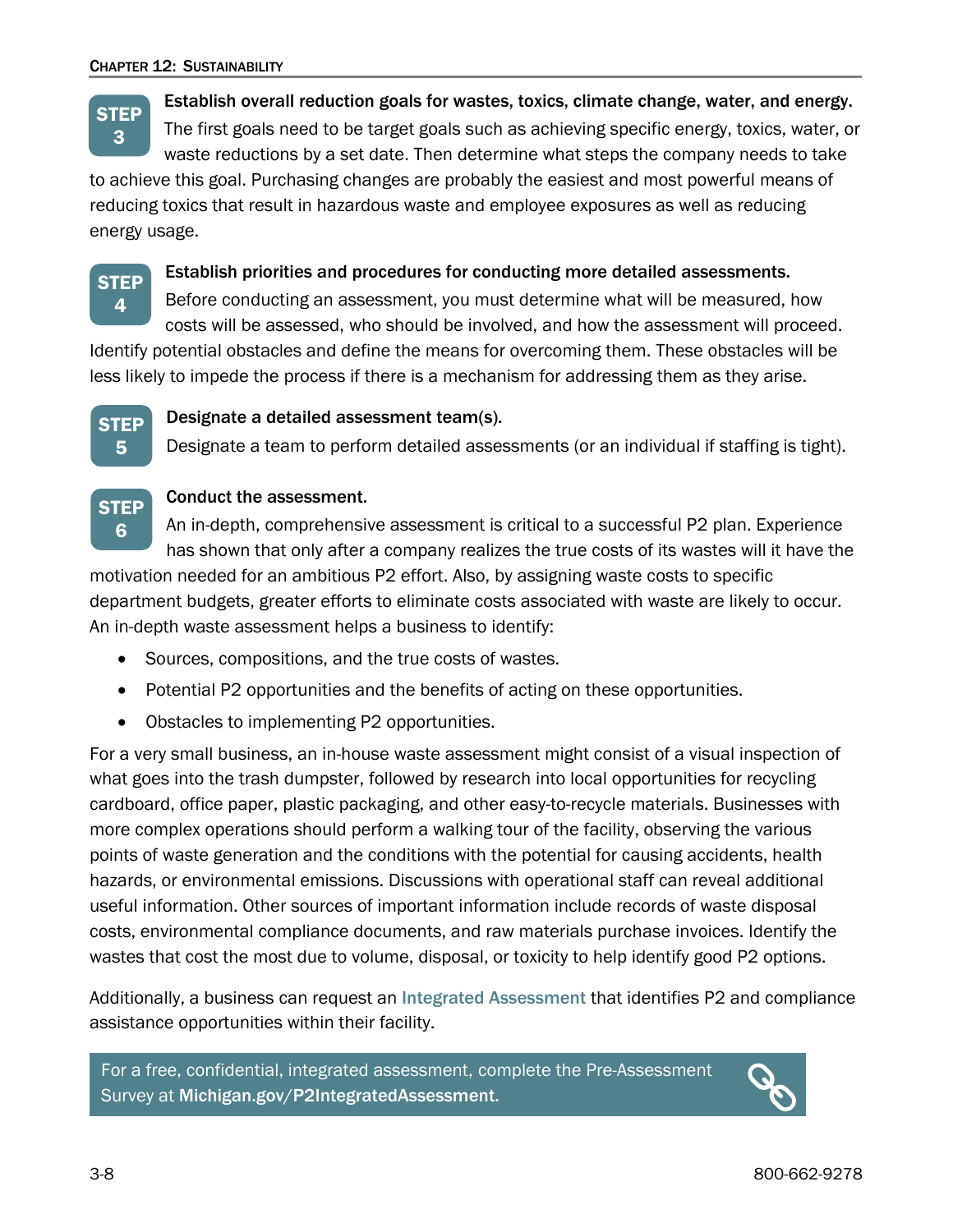Businesses may also wish to have an assessment conducted by a professional technical consultant to [characterize wastes](https://www.michigan.gov/-/media/Project/Websites/egle/Documents/Programs/MMD/Waste-Characterization.pdf?rev=be6de562c275492c998188207acf41ab) and perform a cost-benefit analysis of each P2 option. If the facility can research the topic, there may even be a 'self-audit' checklist available to identify your own areas of focus. Contact your trade associations, business forums, or others for self-checklists or guidance.



#### Identify potential pollution prevention opportunities.

Once the information is collected and summarized, team members should discuss possible alternatives to reduce or eliminate waste and toxic materials, energy or resource intense processes, and/or ways to recycle waste streams. An initial list of P2 opportunities can typically be developed with simple brainstorming.



#### Perform technical and economic analyses on potential P2 opportunities.

Based on a set of selection criteria, an examination of the technical workability of P2 opportunities should occur, followed by an evaluation of cost and environmental impacts of each opportunity. This requires consideration of all costs and benefits involved, such as decreases in operating costs; changes in regulatory burden; future liabilities; and improvements in productivity, worker safety, environmental protection, and quality management practices.

Projects can vary from easy to hard; inexpensive to costly. When considering costs, think in terms of return on investment and long-term impacts. A stock investment with a 10 percent return per year is considered good. Note that this would require 10 years for the stock to fully pay back that initial investment. If an investment in waste, resources, or energy reduction saves enough money to pay for itself in 5-7 years, that's better payback than the stock market! In addition, it is likely that costs for waste disposal, energy, water, and other resources will only increase over time, making the payback timeline even shorter.

The P2 team should investigate possible funding sources for those projects that require capital investment. A financial analysis of any project is helpful in requesting funding. Members of the financial departments should be included in this process. Options with the highest rate of return should be presented to management as final recommendations. For energy related projects, see the funding discussion under Section 12.3.3.

### Develop an implementation plan.

With management's decision to act upon given P2 opportunities, steps to create waste, toxics, resource, water, and energy reduction actions must be designed. Financial and personnel resources must also be designated. An excellent financial resource is available from the [Small Business Pollution Prevention Loan Program](https://www.michigan.gov/egle/Regulatory-Assistance/Grants-and-Financing/small-business-pollution-prevention-loans). Low-interest loans of up to \$400,000 are 9

available to small businesses of 500 employees or less, for financing P2 projects.

Visit [Michigan.gov/P2Loan](http://www.michigan.gov/P2Loan) for more information about the P2 Loan Program.

**STEP** 

 $\boldsymbol{Q}$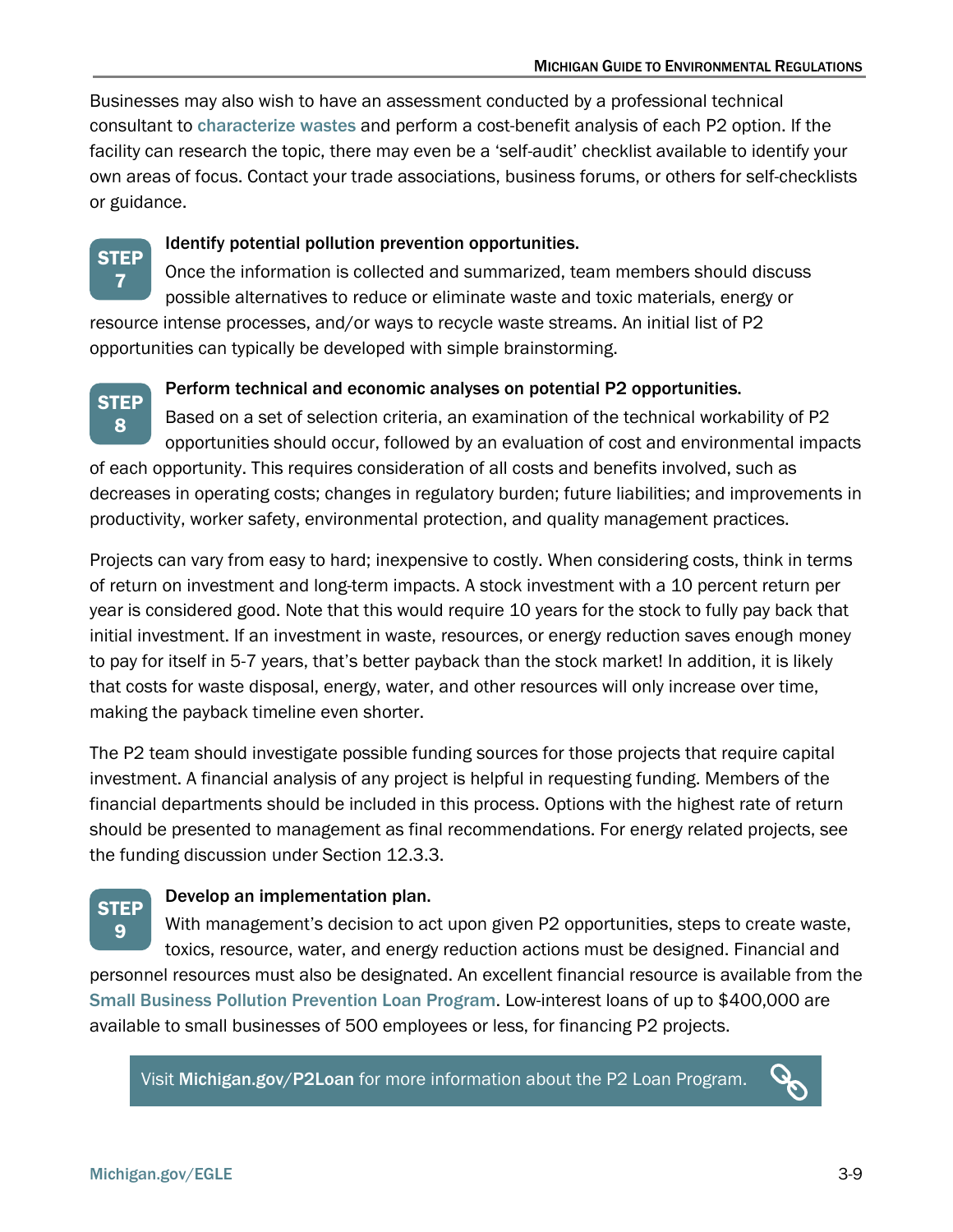**STEP** 10

**STEP** 

It is important that each step of the implementation plan be approved by the P2 team. For each step or action to be taken, clearly indicate the following:

- Action to be implemented.
- Person or persons responsible for implementation.
- Possible barriers and ways to overcome them.
- Timeline for action to be completed.

### Implement the selected projects.

Inform all employees about the selected P2 projects and begin the implementation phase. All involved employees should have a clear understanding of the purpose of the

P2 project and their role in implementing it. The pollution prevention team members should lead other employees and provide guidance in the implementation process.

#### Evaluate project effectiveness and document results.

By reviewing the program's successes and failures, managers can assess the degree to which P2 goals are being met and what the economic results have been. The comparison identifies P2 techniques that work well and those that do not. This information helps guide future P2 assessment and implementation cycles. In order to evaluate project effectiveness, a set of baseline data (gathered during the waste assessment phase/Step 6) should be used to measure progress. Periodically conduct tests to determine if and where waste and hazards have been reduced. Results should be documented. This is a good way to determine if alternative production methods are working as expected. It is also an opportunity to re-evaluate methods and make any corrections. 11

#### Celebrate positive results and learn from negative results.

Once the results are known, celebrate the positive steps forward. Are you purchasing fewer toxic materials and reducing hazardous wastes? If so, this means you're reducing the exposure to your employees as well as the disposal costs. Post the information where employees and the public can see what you're doing to save money and protect the environment as well as the health of your employees and customers. As we all know, not all new projects are successful. If you find a P2 project isn't working as expected, determine if it can be improved or if something different is needed, or if it should be shelved until new resources are available. Learn from the experience but keep working on improvements. **STEP** 12



#### Modify the plan as needed and select the next steps to be taken.

The P2 plan should evolve as the P2 program proceeds. Goals once achieved can be expanded or new goals can be set, and policies can be revised. Maintaining a viable P2 program requires continued support and involvement from management and everyone involved in planning and implementation. With support and enthusiasm from respected persons within the company, employees at all levels can and will want to participate. Pollution prevention can become a part of quality management practices, contributing to the company bottom line.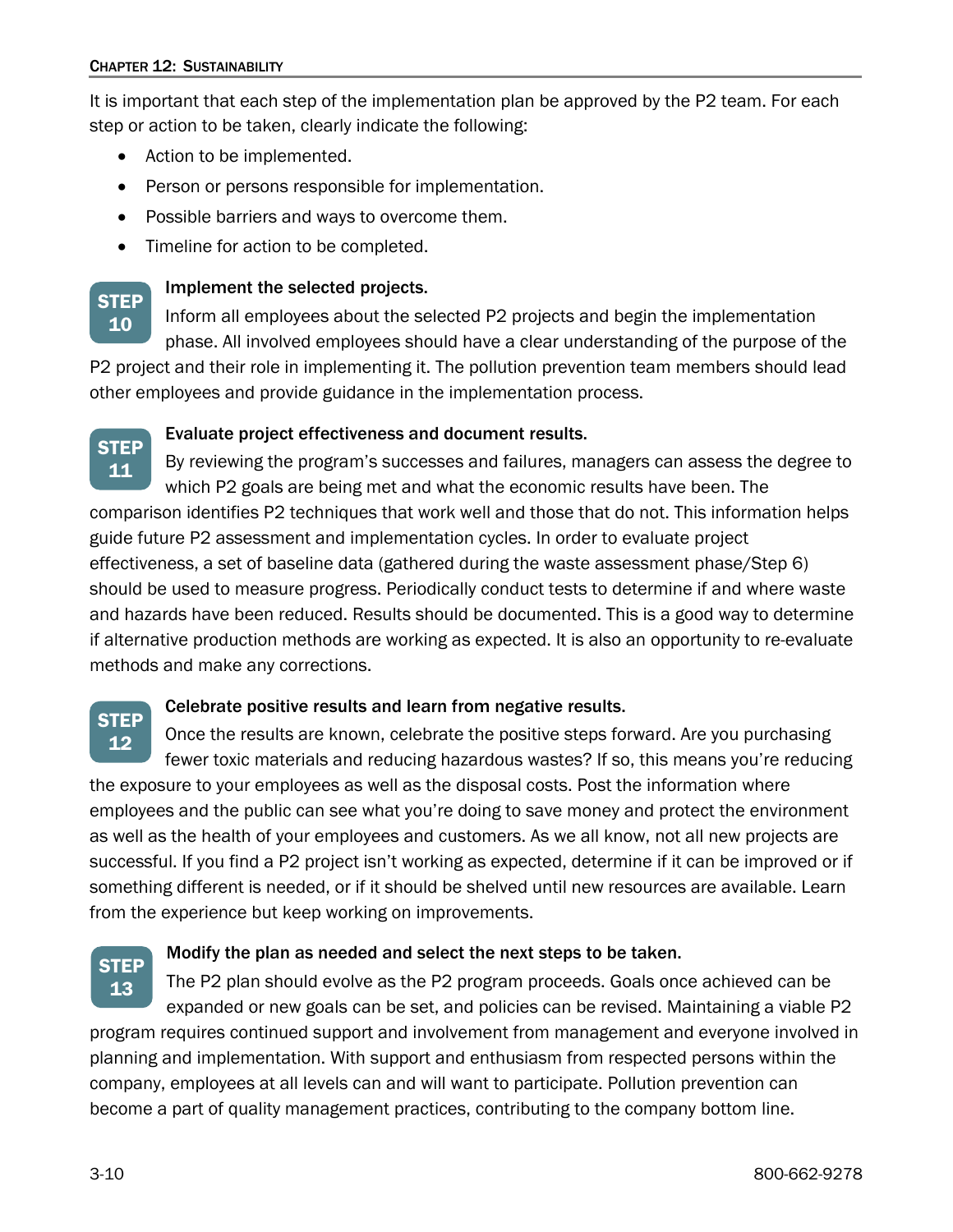### <span id="page-10-0"></span>12.1.4 COMMON POLLUTION PREVENTION OPPORTUNITIES AND TECHNIQUES

There are several ways to increase efficiency and prevent waste in all aspects of a business. The following is a brief review of some of the most common P2 opportunities and techniques a business can use to achieve its P2 goals.

### 12.1.4.a Cost Accounting

Experience has shown that the most successful P2 programs are those that account for the true cost of wastes, including expenses for lost raw materials; staffing; needed paperwork and insurance; sample analyses; and storage, treatment, and disposal costs. Successful billing strategies to account for the true costs of wastes include the following approaches:

- Charge direct and indirect costs of all air, land, and water discharges to specific processes, products, or departments.
- Allocate treatment/disposal costs to operations/departments that generate the waste.
- Allocate utility costs to specific processes, products, operations, or departments.

Once all the true costs of the various processes or products are known, you may determine if the waste, toxic substances use, resource use, and energy costs for a particular product are much larger than expected or identify the source of most of the hazardous waste. These are good areas to focus P2 efforts to reduce costs and liabilities.

### 12.1.4.b Purchasing and Inventory Management

A purchasing policy on non-toxic and energy-efficient alternatives can result in significant improvements, but purchasing staff need guidance on what those alternatives are. Purchasing changes are probably the easiest and most powerful means of reducing toxics that result in hazardous waste and employee exposures as well as reducing energy usage. This can also impact the companies you select to purchase from. Select suppliers or manufacturers who also exhibit your same environmental commitment. This also opens up a market for your products.

- Order products according to need. The cost associated with the disposal of surplus hazardous materials or the resulting hazardous wastes often exceeds the purchase price of the item or raw material. A non-toxic alternative that does not generate hazardous waste may reduce those costs, risks, and regulatory oversight.
- A coordinated material purchasing program can monitor all requests for products throughout the company or plant and implement efficient purchasing policies.
- An inventory control program can promote sharing of materials between common users, provide data on who is using extremely hazardous products, identify large volume users, locate unused materials, and identify where waste reduction/material substitution options are viable. Inventory control should rotate stock on a first-in, first-out basis.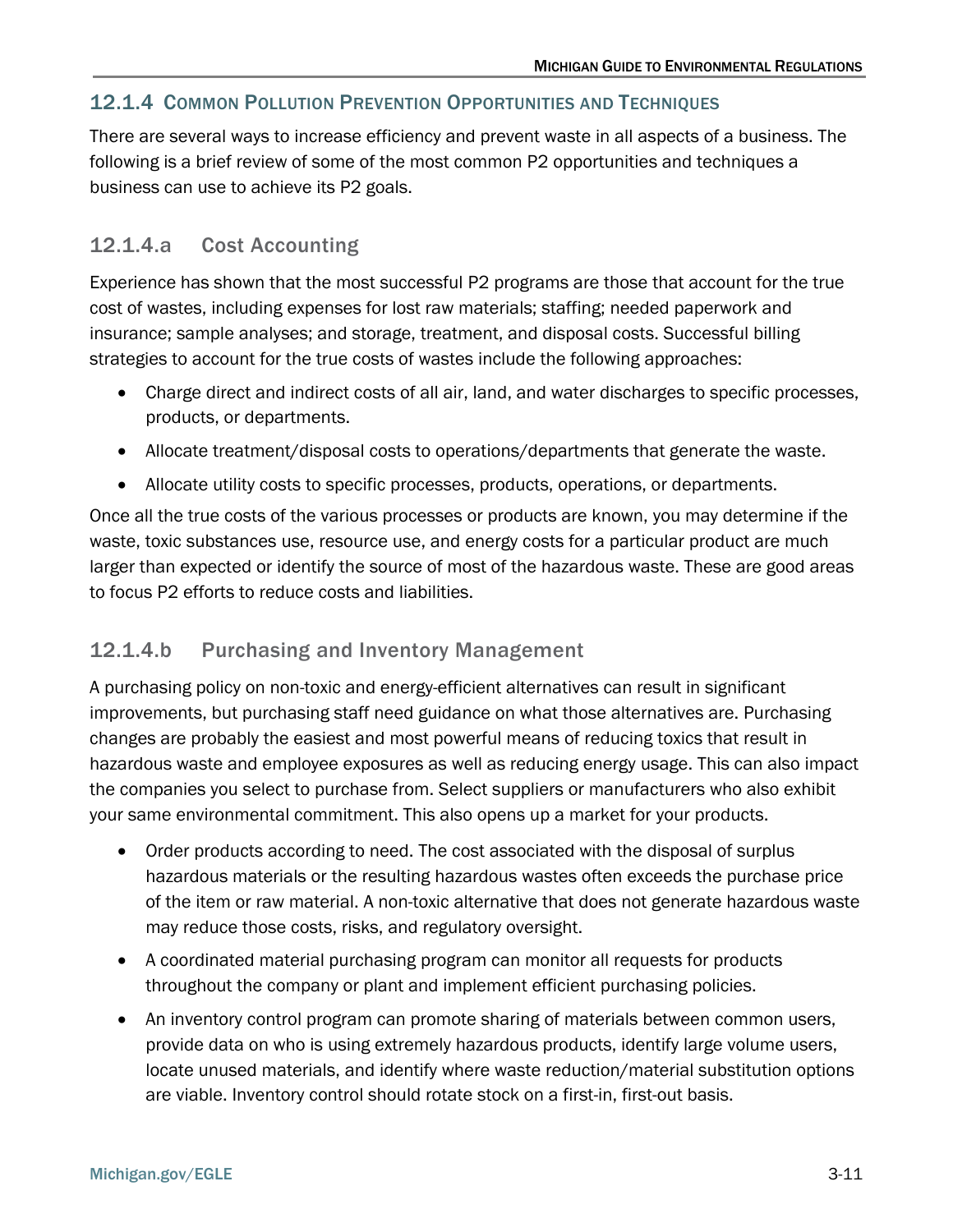### 12.1.4.c Packaging, Shipping, and Containers

A second look at the transportation and product packaging that companies send and receive often leads to waste reduction without sacrificing product safety or quality.

- Request that deliveries be shipped in returnable/recyclable/reusable containers.
- Work with suppliers and customers to eliminate excess packaging.
- Increase your use of reusable shipping containers and recycled or recyclable packaging.
- Purchase products in bulk, in concentrated form, or in quantities matching process demand.
- Incorporate language into contracts specifying P2 requirements or preferences.

#### 12.1.4.d Solvent Substitution, Green Cleaners, and Safer Chemicals

Regulatory and cost pressures, along with worker safety and liability issues, have led to the development of alternative cleaning technologies, safer solvents, and improved cleaning and recovery equipment. In recent years, new programs have developed to certify what are 'green' cleaning materials and processes. Green Seal is one certification program and provides a list of certified green cleaners at [GreenSeal.org](https://greenseal.org/splash/). Implementing safer, green cleaning technologies has become easier and often only requires purchasing materials off the shelf or from a good supplier that also provides training. Facilities that want to do their own research will need:

- A better understanding of the chemistry, mechanics, and other fundamentals of cleaning.
- A clear determination on how clean equipment or process materials truly need to be.
- A review of upstream processes/practices and how they influence the cleaning process.
- An awareness and understanding of the pros and cons of potential alternatives.
- Some degree of modification of both up- and down-stream processes and practices.
- A significant experimentation and learning period for identifying appropriate and effective alternative cleaners, optimizing cleaner concentrations and cleaning times, adjusting equipment and process operations, and modifying employee practices.

In general, pollution prevention opportunities for solvent cleaning processes include:

- Using alternative cleaning technologies such as:
	- o Aqueous and semi-aqueous cleaning processes.
	- o Thermal and steam cleaning processes.
	- $\circ$  Abrasive blasting using dry ice, baking soda, starch, plastic, and other media.
	- o Supercritical carbon dioxide solvent cleaning.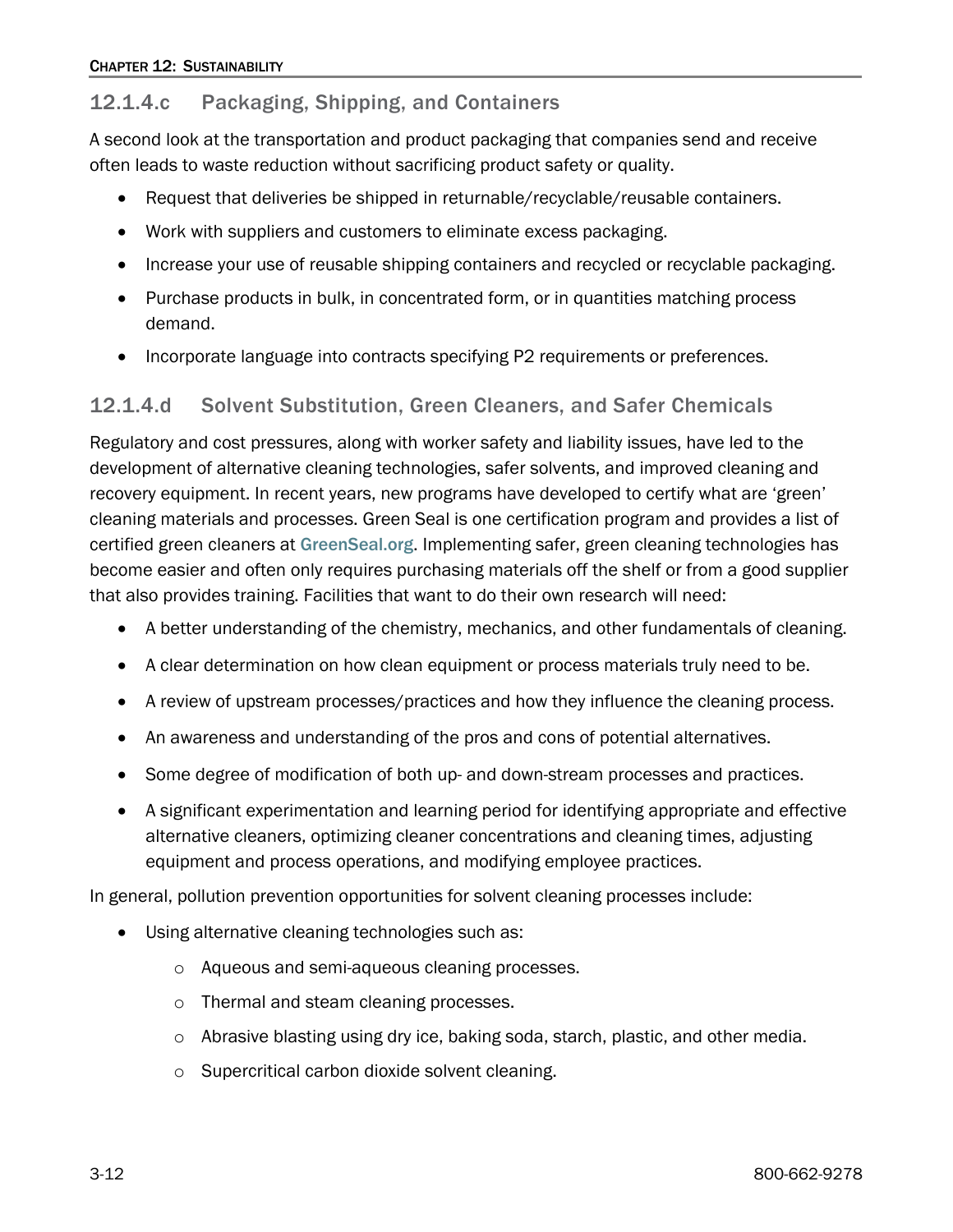- Using alternative/less hazardous solvents with low vapor pressure, low toxicity, or nonozone-depleting characteristics such as lactic acid, dimethyl esters, DMSO, n-methyl pyrrolidone, glycol ethers, terpenes, soybean, and other bio-based solvents. Web sites that may be useful to identify alternative solvents include:
	- o CleanGredients list of solvents: [CleanGredients.org](http://www.cleangredients.org/)
	- o Clean Production Action's 'Green Screen for Safer Chemicals' program is a guide for decision making towards the use of the least hazardous materials: [CleanpPoduction.org/programs/Greenscreen](https://www.cleanproduction.org/programs/greenscreen)
	- o USEPA Safer Choice: [epa.gov/saferchoice](http://www.epa.gov/saferchoice)
- Extending solution life by pre-cleaning, using in-line filtration, countercurrent flows, reducing drag-out and evaporative losses, and removing sludge and surface oils/scum.
- Reclaiming/recycling spent solvents using distillation, filtration and vapor recovery equipment, and off-site recycling services.
- Evaluating and modifying upstream processes and practices, solvent handling/storage practices, and employee practices for reducing solvent waste generation.

### 12.1.4.e Water

Water usage and wastewater discharge treatment entail substantial costs for many businesses and manufacturers. By metering water usage and regularly taking inventory of all water users, companies can reduce a major operating expense and reduce the demands on wastewater treatment facilities. Additionally, reducing water usage generally saves energy with less water needing to be pumped. Funding for some water efficiency steps may be provided by your local utility. Reducing water usage reduces water bills as well as the amount of wastewater that requires costly treatment.

- Cleaning Systems: Replace high-volume hoses with high-pressure, low-volume cleaning systems.
- Cooling Towers: Install or replace conductivity controllers on cooling towers to reduce the amount of blowdown water wasted. A medical supplier replaced a controller on an existing tower and reduced their annual water usage by 34 percent or over 437,000 gallons. Reuse treated wastewater for cooling water. Reuse cooling tower blowdown waters for other purposes like cleaning air scrubbers.
- Equipment: Purchase water efficient equipment and appliances including cafeteria dish washers, laundry washing machines, dual flush toilets, waterless urinals, etc. See the USEPA's WaterSense Web site at: [epa.gov/WaterSense.](https://www.epa.gov/watersense)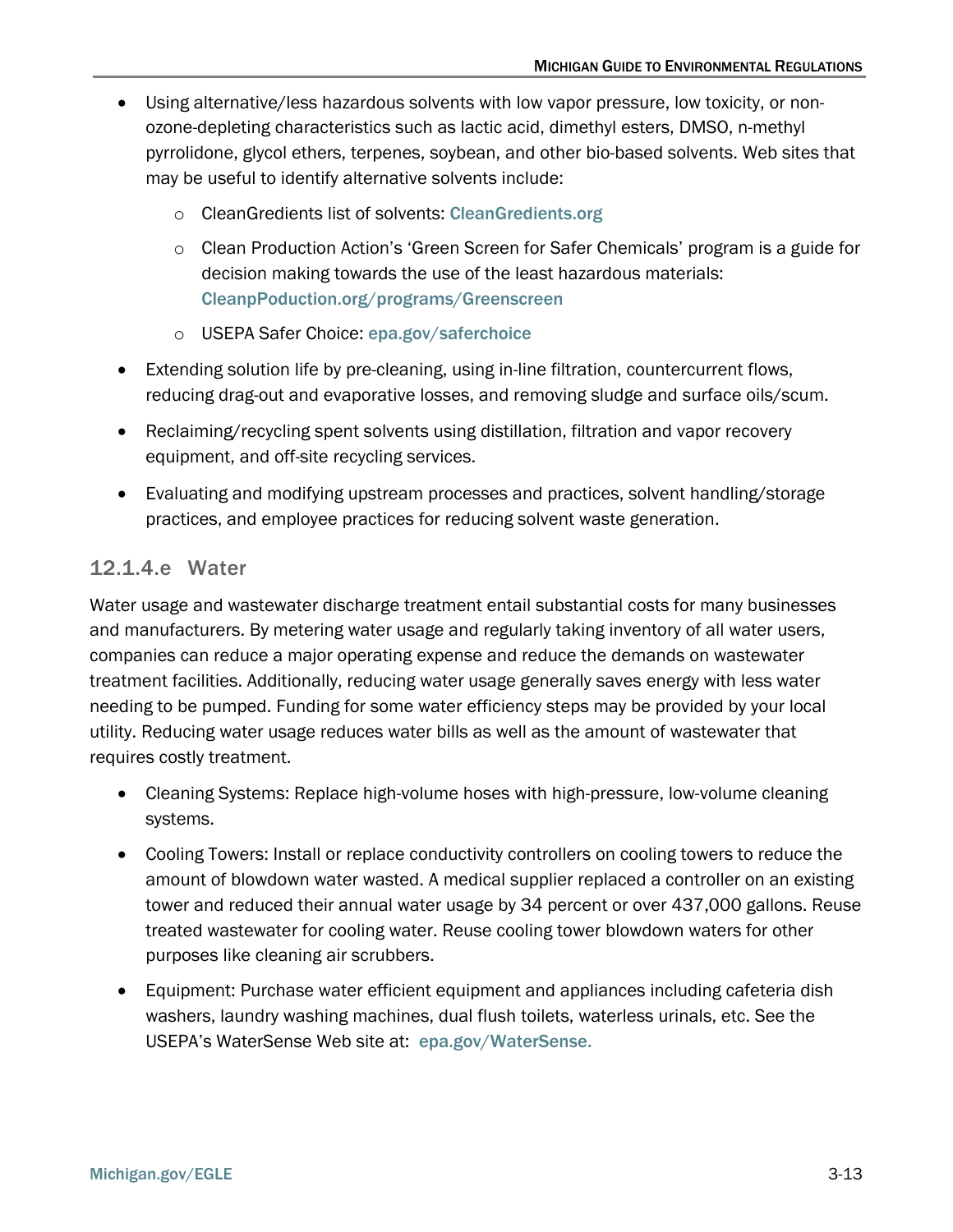- Graywater: Separate out graywater from treatment waters and sanitary wastes so they can be reused in other non-potable applications such as landscape irrigation or toilet flushing during expansions, renovations or new construction.
- Landscaping: Use native plantings to reduce or eliminate potable water use for irrigation or reuse on-site accumulated storm water.
- Irrigation Systems: Conduct routine irrigation system audits and inspections to maintain the system and prevent undetected, inefficient water loss.
- Non-contact Cooling Water: Once through non-contact cooling water should be replaced by a closed-loop cooling water system.
- Rinsing: Use countercurrent rinsing and equip all hoses with shut-off nozzles.
- Storm water reuse: Capture storm water and use it for irrigation, toilets or non-critical process usage.
- Valves: Install automatic shut-off valves on equipment to stop water flow when not in use.
- Wastewater Reuse: Investigate the reuse of treated wastewater for separately supplied, non-potable uses. This could include cleaning air scrubbers; floor washing; fire response supply (confirm this is acceptable with related regulatory staff); landscaping; toilets; etc.
- Water Demand: Determine if the need for water is critical or could be reduced or eliminated.
- Water Treatment Costs: Determine if the pollutants that require expensive treatment could be eliminated from the wastewater sources rather than do expensive treatment.

## <span id="page-13-0"></span>12.2 ENVIRONMENTAL MANAGEMENT SYSTEMS (EMS)

An EMS is based on the International Organization for Standardization's environmental framework - ISO 14001. The EMS creates an overall site-specific management system that addresses environmental concerns through the allocation of resources, assignment of responsibilities, and ongoing evaluation of practices, procedures, and processes to achieve sound environmental performance. Each EMS is created by a site-specific team of employees and takes into account the geographic location, stakeholder and employee concerns, past uses of the site, corporate goals, and other factors when designing goals and objectives to achieve positive environmental/financial results.

Once your facility has an EMS in place, consider applying for the [Michigan Clean Corporate Citizen](https://www.michigan.gov/egle/about/organization/Materials-Management/c3) (C3) designation for positive recognition and collaborative opportunities. For C3, EMS, or ISO 14001 assistance, call EGLE's Environmental Assistance Center at 800-662-9278.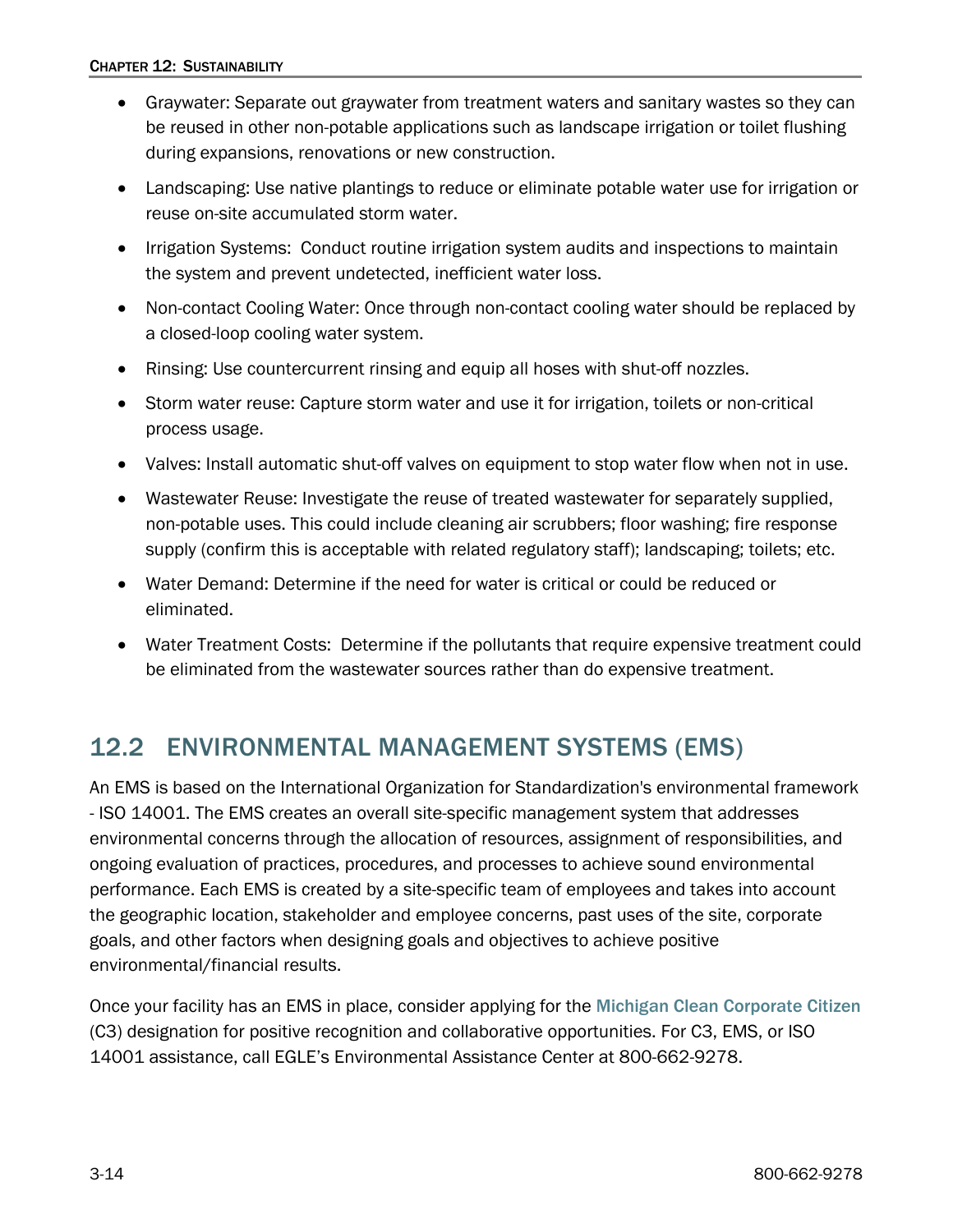#### MICHIGAN GUIDE TO ENVIRONMENTAL REGULATIONS

#### [ISO 14001 Environmental Standard](https://www.iso.org/iso-14001-environmental-management.html)

Environmental Policy and Scope

Environmental Planning

- Identifying Aspects and Impacts
- Significance Ranking
- Setting Objectives and Targets
- Environmental Management Programs (EMPs)

Implementation and Operation

- Roles, Responsibilities, Time Frames
- Training and Competence, Communication
- Controls and Documentation
- Emergency Preparedness

Monitoring and Measurement

- Evaluation of Compliance
- Dealing with Non-conformances
- Corrective and Preventative Actions
- Records
- EMS Audit Program and Procedures

Implementation of an EMS does not substitute for compliance with regulations but can improve your compliance record and help you address issues that are not covered by regulation. In short, environmental management is an ongoing improvement process propelled by the desire to comply with regulations and operate cost effectively. Fully developing and integrating an EMS into your day-to-day management processes and operations is a more effective way of doing business.

### <span id="page-14-0"></span>12.2.1 BENEFITS OF AN ENVIRONMENTAL MANAGEMENT SYSTEM

Developing and implementing an EMS for your Michigan business can help improve your triple bottom line, thus improving the economic, environmental, and social benefits derived from your business operations. It can also help you qualify for [Clean Corporate Citizen](https://www.michigan.gov/egle/about/organization/Materials-Management/c3) (C3) designation. By bringing environmental factors into daily business decisions, implementation of an EMS helps accomplish the following:

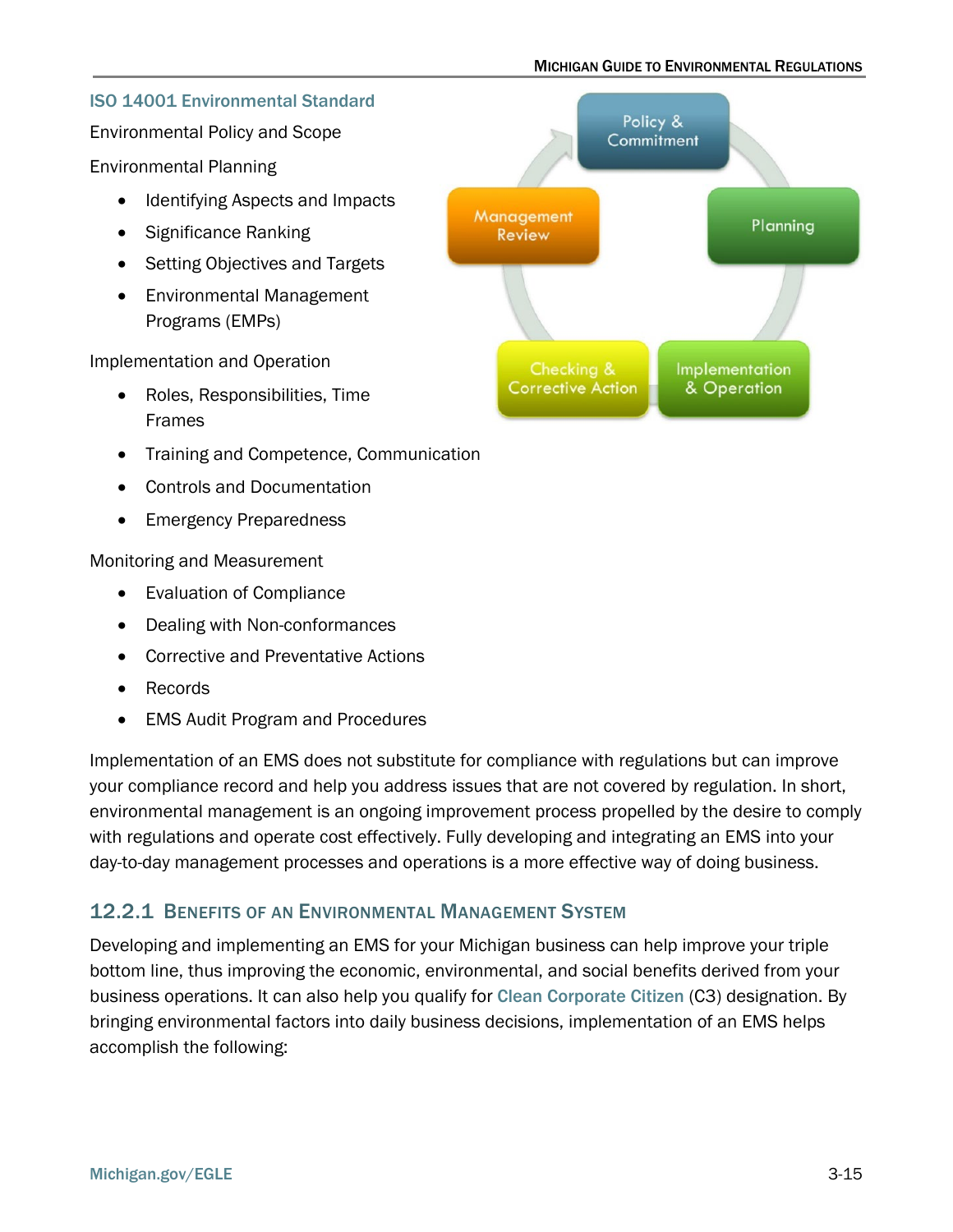- Reduce costs Facilities that have implemented an EMS show improved operating efficiency by focusing on important issues, developing standard procedures, and increasing employee training. Most companies have reported reduced costs through the systematic process of identifying potential risks and impacts. Some facilities have earned favorable status on financial indexes based on their reduced legal liability, reduced likelihood of catastrophic occurrences, and improved environmental and social responsibility.
- **Assume a competitive advantage** Consumers and manufacturers give preference to products from environmentally responsible suppliers. An EMS can help obtain that "green" image. Several larger companies in the U.S., especially in the automotive and electronic sectors, have mature systems and are now requiring (or strongly encouraging) that their suppliers implement an EMS.
- Improved image with stakeholders An EMS can improve your image and give credibility to your environmental programs. Your local politicians, environmental regulators, and community groups see development of an EMS as an indication of a good corporate citizen and the willingness to go beyond compliance. Accordingly, they recognize and reward these efforts.
- Enhance regulatory compliance An EMS can help improve regulatory compliance and reduce liabilities associated with noncompliance. The adoption of procedures, work instructions, and additional training programs typically adds consistency and stability to business operations. It enables improved control over potential impacts and helps anticipate and control upsets.
- Improve environmental performance The systematic identification of potential environmental impacts and continual improvement goals lead to more efficient business operations. Achieving these goals will lead to improved performance, a cleaner environment, and a sustainable community.

### <span id="page-15-0"></span>12.2.2 STAGES OF ENVIRONMENTAL MANAGEMENT SYSTEM DEVELOPMENT

Typically, an EMS undergoes three states of maturity:

- 1) In the years 0 2, the EMS is developed and implemented (internal value systems).
	- a. Large changes are typically avoided in these years.
	- b. Tends to be reactive, often focusing on "end-of-pipe" controls.
	- c. Staff strive to fully understand ISO 14001 (or other) requirements.
	- d. The system focuses on learning how to communicate to stakeholders.
	- e. It establishes what and how to disclose information to the public.
	- f. Tends to be driven by one person (typically the Environmental, Health and Safety leader).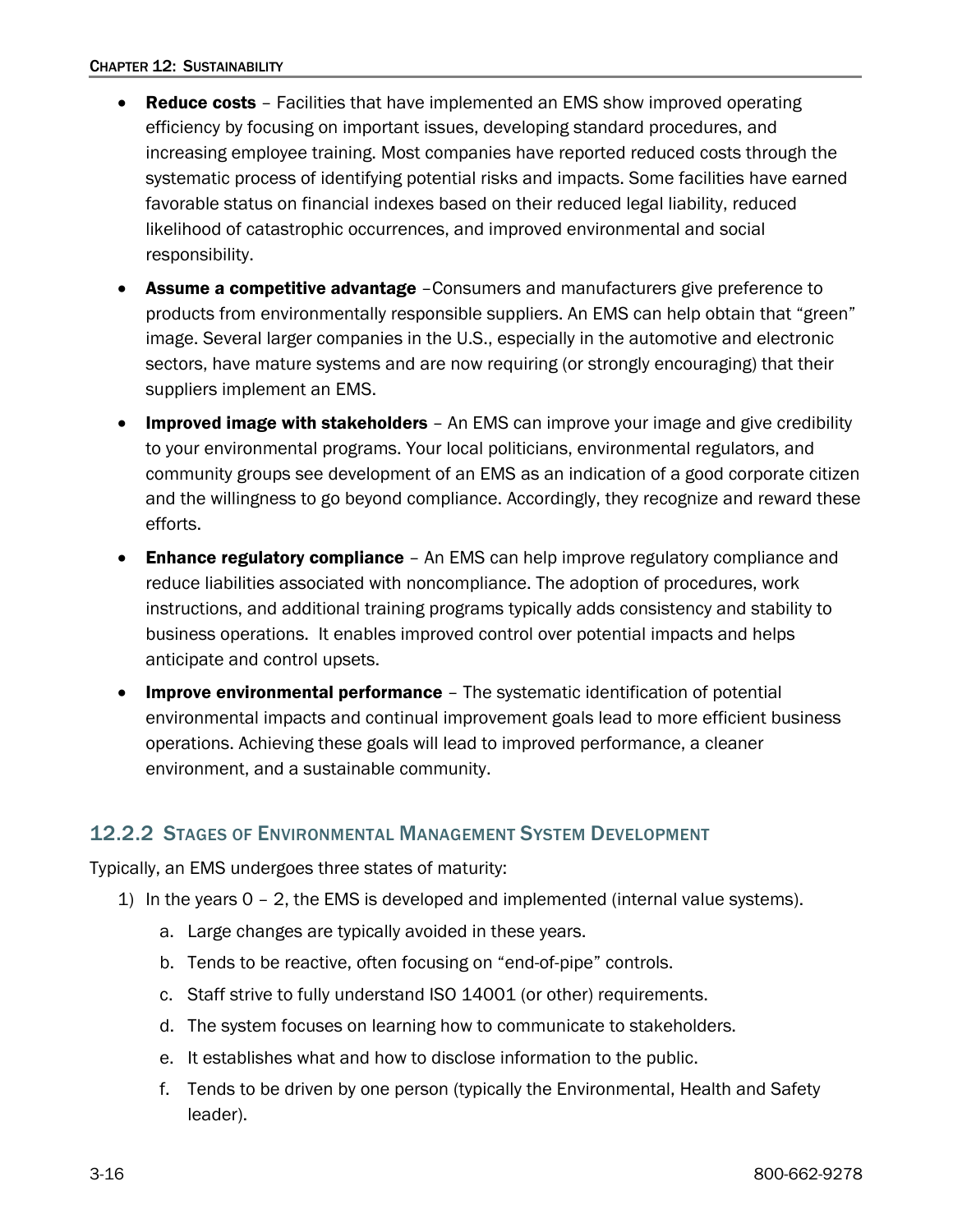- g. There is limited involvement and/or buy-in.
- h. Determination of significant aspects and hazards is often complex and time consuming.
- i. Management provides resources, but their involvement is minimal.
- j. Very simple metrics are used to report results toward goals.
- 2) The years 2 5 can be described as deployment.
	- a. Linkages within the system are strengthened.
	- b. EMSs are in conformance with standard requirements.
	- c. Benefits (social, environmental, financial) are demonstrated.
	- d. Alignment with other requirements and systems becomes integrated (quality, health, safety, security, environmental, purchasing, etc.).
	- e. Consistent metric systems are established for measuring and reporting results and trends.
	- f. It moves away from a one-person driven system to include a cross-functional team.
	- g. Objective and targets tend to be modest.
	- h. Corrective and preventative action processes tend to be weak.
	- i. Communication and reporting systems are being refined.
	- j. Cultural change is starting.
- 3) Five+ years the EMS is mature or an external value system.
	- a. Stakeholders are involved with EMS review.
	- b. The organization achieves and maintains high levels of performance.
	- c. Value is demonstrated.
	- d. Efficiency through process improvements is a primary activity.
	- e. Inclusion of collected data in strategic planning takes place.
	- f. Corrective and preventive action processes are well established.
	- g. Objectives and targets are "stretch" goals.
	- h. There is a high level of management involvement.
	- i. The management system serves as a launch pad for new initiatives.
	- j. Metrics are well established and support business goals.
	- k. Employees are held accountable for performance.
	- l. Management is committed to environmental protection (including the allocation of resources and time and the assignment of responsibility).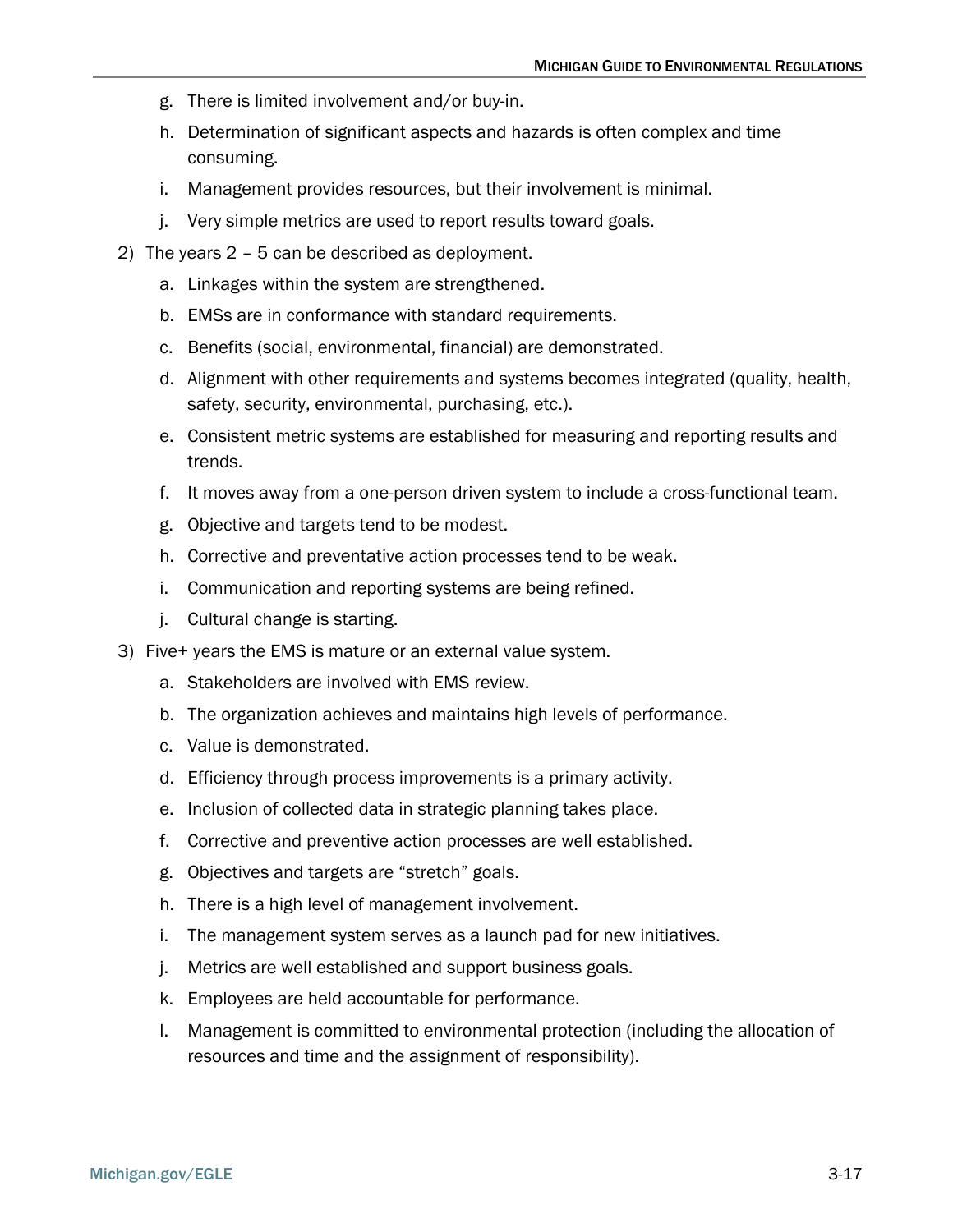## <span id="page-17-0"></span>12.3 ENERGY

Energy use is often seen as a key area where, through efficiency and conservation, operating costs can be readily controlled and often significantly reduced. Energy savings can be achieved by simple changes in daily operations, maintenance practices, and worker habits, and can be implemented at little or no cost. Although more significant energy savings may involve investment in new/upgraded equipment, these simple changes typically have excellent financial returns.

### <span id="page-17-1"></span>12.3.1 ENERGY EFFICIENCY

Basic energy efficiency steps to consider include:

- Submeter electrical energy usage for detailed information on when, how, and where electrical energy is used. Some pricing is based on time of day and peak usage. Changing or staggering startup times may save money at no cost. Knowing how and where energy is used is critical to identifying major usage to focus energy efficiency efforts and gain best savings.
- Maintain equipment and the facility through an ongoing maintenance program.
	- o Furnaces
		- $\checkmark$  Analyze flue gas and adjust the fuel-air ratio to increase efficiency.
	- o Process Heat, Heat Recovery, and Heat Containment
		- $\checkmark$  Enhance sensitivity of temperature control and cutoff.
		- $\checkmark$  Use flue gas waste heat to preheat combustion air.
	- o Process Cooling: Cooling Towers and Chillers/Refrigeration
		- $\checkmark$  Use a cooling tower instead of refrigeration when outside temperature allows.
		- $\checkmark$  Use waste heat for absorption refrigeration.
	- o Motors and Drives
		- $\checkmark$  Develop an ongoing motor replacement program to upgrade existing motors to high efficiency motors. Where power factor is not controlled elsewhere in the shop, choose replacement motors with high power factor.
		- $\checkmark$  Use variable speed drives to control motor speeds where varying pump or fan flows can be utilized.
	- o Compressed Air Systems
		- $\checkmark$  Compressed air is almost always the most expensive means for performing work at a facility and should only be used when essential.
		- $\checkmark$  Establish a vigorous maintenance program and check for leaks often.
		- $\checkmark$  Operate the system at the lowest acceptable pressure.
	- o Electrical Power
		- $\checkmark$  De-energize excess transformer capacity and increase power factor for facilities and equipment by installing the proper combination of fixed and variable capacitance.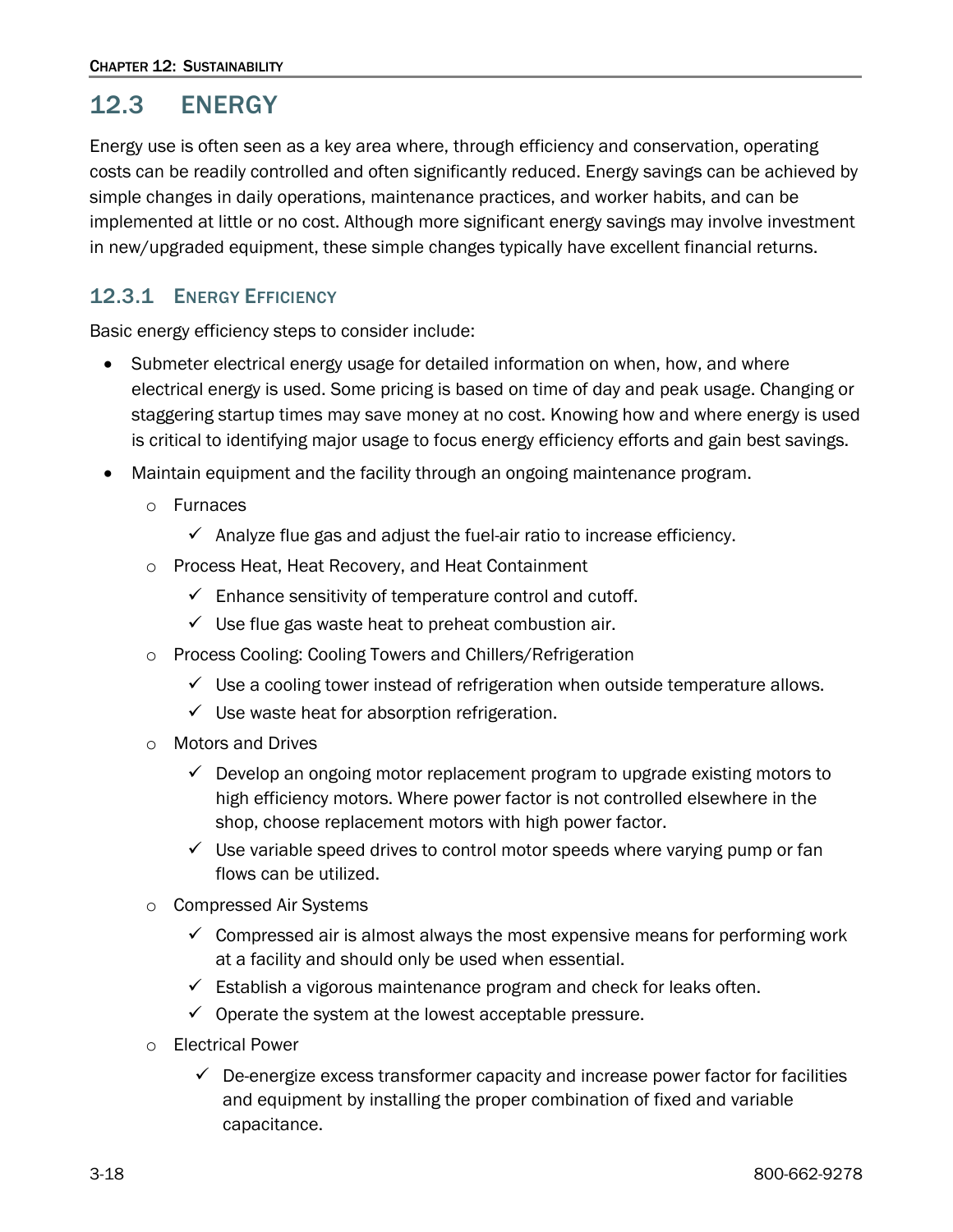- o Heating, Ventilation, and Air Conditioning (HVAC) Equipment
	- $\checkmark$  Develop an optimal start/stop schedule for your HVAC system.
	- $\checkmark$  Use seven-day, programmable thermostats to coordinate system operations with occupancy loads.
	- $\checkmark$  Install variable air volume systems where practical.
	- $\checkmark$  Install an airside, rooftop, central, or waterside economizer to use outside air to cool the space when outside temperatures allow.
- o Lighting
	- $\checkmark$  Install low-mercury T-8 or T-5 fluorescent systems with electronic ballasts or LEDs (light-emitting diodes).
	- $\checkmark$  Remove two out of four tubes in fluorescent fixtures where lower light levels are acceptable. Also, disconnect the ballast that operates these tubes to save even more energy (especially magnetic ballasts). If necessary, install reflectors or higher output lamps so more light is utilized.
	- $\checkmark$  Install low-wattage, long-life, LED exit signs or bulbs.
	- $\checkmark$  Use high-efficiency halogen, low-voltage halogen, quartz, or LED lamps where lighting quality is critical (e.g., retail displays).
	- $\checkmark$  Replace mercury vapor or other inefficient, high-intensity, discharge lighting systems with an efficient, metal halide, sodium, or other high-output fluorescent system.
	- $\checkmark$  Tailor lighting levels to the task and occupants and increase the use of "task" lighting."
	- $\checkmark$  Rewire fixtures or use dimming controls so unnecessary lighting can be turned off.
	- $\checkmark$  Install occupancy sensors in areas of sporadic use. (Examples include supply closets and restrooms.)
	- $\checkmark$  Install light sensors near windows to shut down light sections on bright sunny days.
- <span id="page-18-0"></span>o Office Equipment
	- When purchasing new equipment, buy Energy Star©, or higher efficiency models. Also compare the "Energy Guide" label included on many major appliances to determine the more efficient model.
	- $\checkmark$  Consider installing Energy Management software on servers to control sleep and shutdown modes of desktop computers.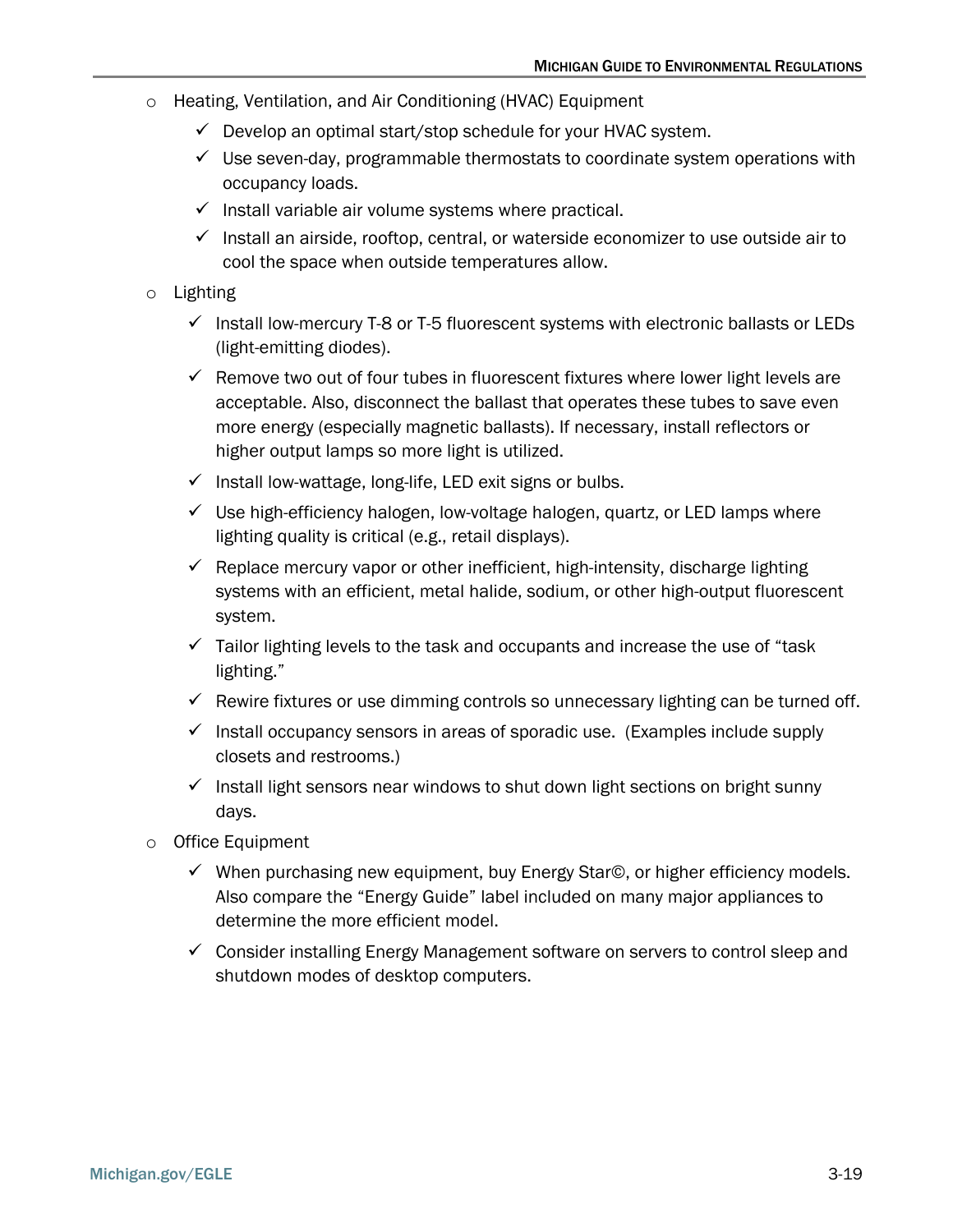### 12.3.2 RENEWABLE ENERGY ZONING DATABASE

In February 2020, EGLE launched a unique searchable database of municipal ordinances across Michigan that address siting for renewable energy installations. The database was developed in collaboration with the Graham Sustainability Institute at the University of Michigan.

Over half of Michigan's more than 1,800 municipalities have considered renewable energy in their zoning ordinances. The [renewable energy zoning database](https://www.michigan.gov/egle/about/organization/materials-management/energy/communities/mi-zoning-database) is the first compilation of all renewable energy ordinances across the state and the first database of its kind in the nation.

The database is an in-depth resource guide for municipalities developing ordinances or for developers looking to site wind, solar, or other alternative energy projects. At-a-glance maps updated in real time will help users to quickly determine which municipalities are primed for renewable energy development with existing ordinances.

## <span id="page-19-0"></span>12.4 REUSE, RECYLING AND MARKET DEVELOPMENT

### <span id="page-19-1"></span>12.4.1 RECYCLING DIRECTORIES

The [Recycled Materials Market Directory](https://www.michigan.gov/egle/about/organization/materials-management/recycling/recycled-material-market-directory) (RMMD) is a searchable online directory for businesses looking to divert materials from landfill disposal. This tool connects businesses with companies located in Michigan and across the Midwest that accept materials for reuse or recycling. The directory provides specific information about a company's service area, acceptable materials, other services provided and contact information. Businesses looking to reduce their waste to landfill can use the RMMD as an easy way of locating recycling service providers in your area. As a business-to-business directory, the RMMD is populated with organizations that accept commercial volumes of recyclable materials.

Businesses can also use the Michigan Materials Marketplace to connect with other businesses and develop and scale new reuse and recycling opportunities for challenging waste and byproduct materials. Learn more and join today at [Michigan.MaterialsMarketplace.org](https://michigan.materialsmarketplace.org/).

An organization that accepts recyclables generated from the residential sector only or residents looking for collection options, can visit [Michigan.gov/RecyclingDirectory.](https://www.michigan.gov/egle/about/organization/materials-management/recycling/michigan-recycling-directory)

### <span id="page-19-2"></span>12.4.2 SCRAP TIRE MARKET DEVELOPMENT & LAW ENFORCEMENT GRANT PROGRAM

EGLE administers Scrap Tire Market Development Grants to reimburse up to 50 percent of the cost to purchase scrap tires to support the development of increased markets for scrap tires. Grant funding is also available to reimburse up to 50 percent of the cost of purchasing equipment or for research and development to provide for a new or increased use for scrap tires.